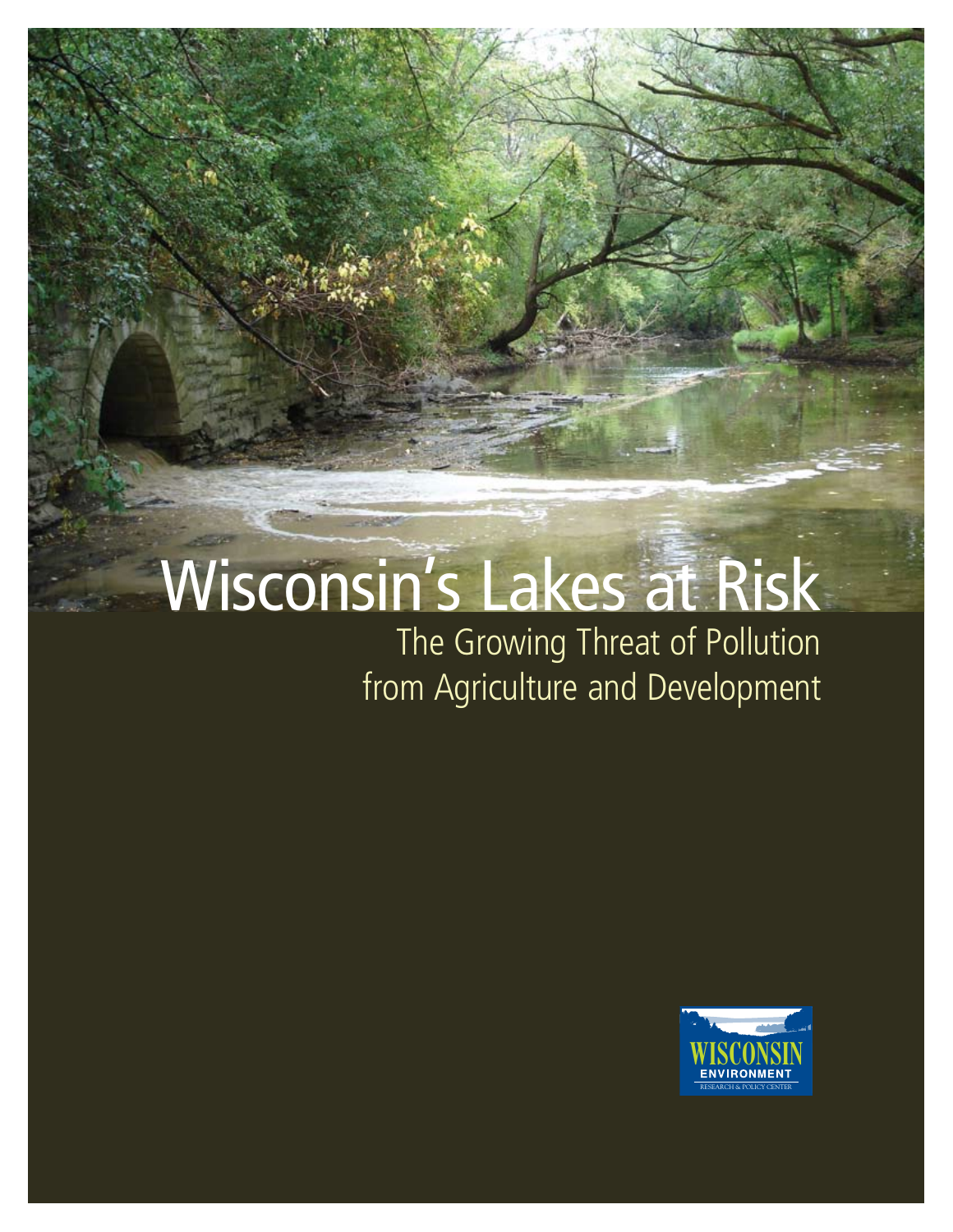# Wisconsin's Lakes at Risk

The Growing Threat of Pollution from Agriculture and Development

### Wisconsin Environment Research & Policy Center

Elizabeth Ridlington, Frontier Group

Dan Kohler, Wisconsin Environment Research & Policy Center

March 2011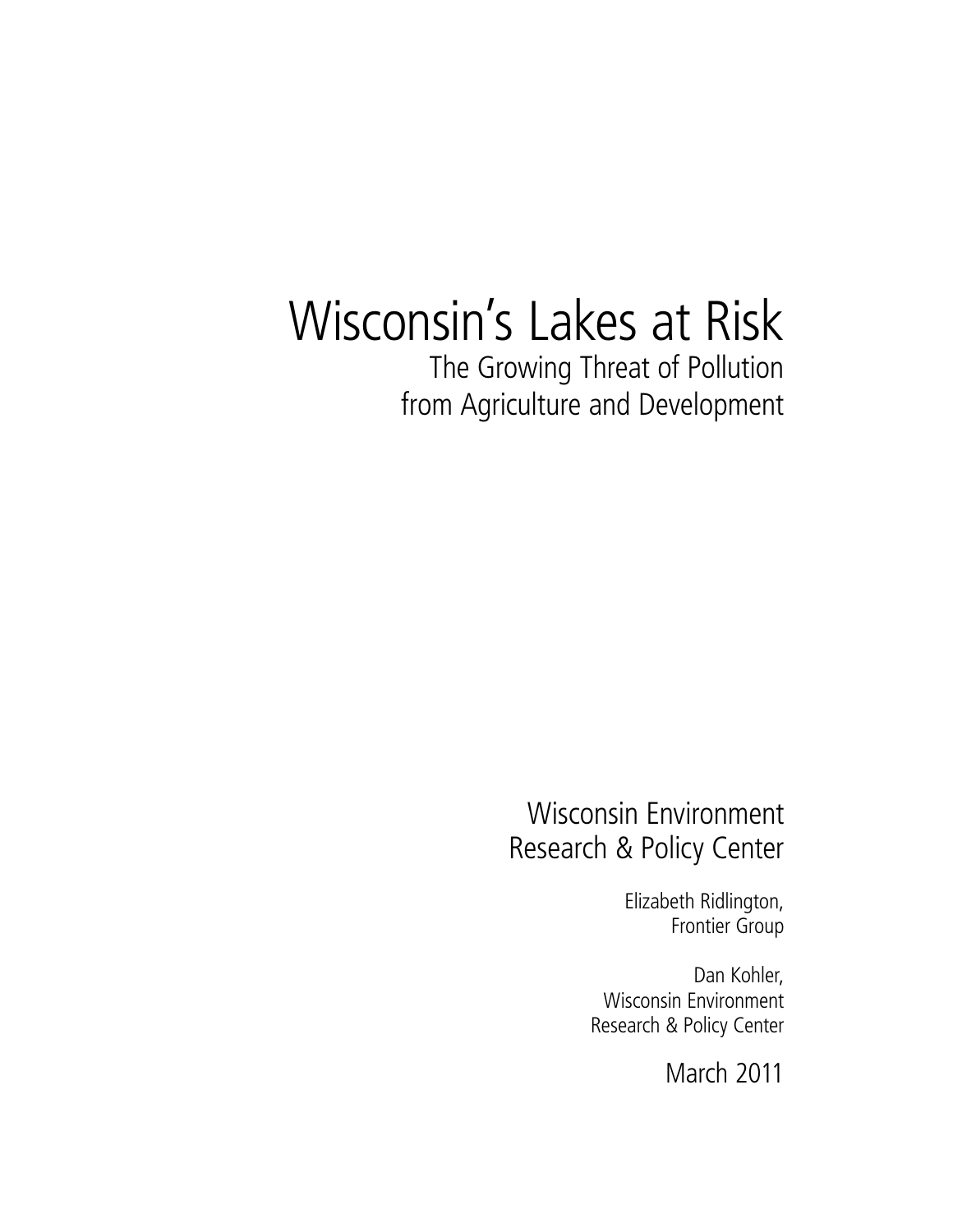# Acknowledgments

Wisconsin Environment Research & Policy Center thanks the following individuals for their review of this report: Lori Grant, River Alliance of Wisconsin; Cheryl Nenn, Milwaukee Riverkeeper; and Julian Zelazny, Executive Director, Wisconsin Land and Water Conservation Association. The authors would also like to thank Tony Dutzik and Benjamin Davis of Frontier Group and Carolyn Kramer for their editorial assistance. Clair Embry and Hillary Jacobs provided research assistance.

The opinions expressed in this report are those of the authors and do not necessarily reflect the views of our funders or those who provided editorial review. Any factual errors are strictly the responsibility of the authors.

© 2011 Wisconsin Environment Research & Policy Center

Wisconsin Environment Research & Policy Center is a  $501(c)(3)$  organization. We are dedicated to protecting Wisconsin's air, water and open spaces. We investigate problems, craft solutions, educate the public and decision makers, and help Wisconsinites make their voices heard in local, state and national debates over the quality of our environment and our lives. For more information about Wisconsin Environment Research & Policy Center or for additional copies of this report, please visit www.wisconsinenvironment.org.

Frontier Group conducts independent research and policy analysis to support a cleaner, healthier and more democratic society. Our mission is to inject accurate information and compelling ideas into public policy debates at the local, state and federal levels. For more information about Frontier Group, please visit www.frontiergroup.org.

Cover photo: Milwaukee Riverkeeper Layout: Harriet Eckstein Graphic Design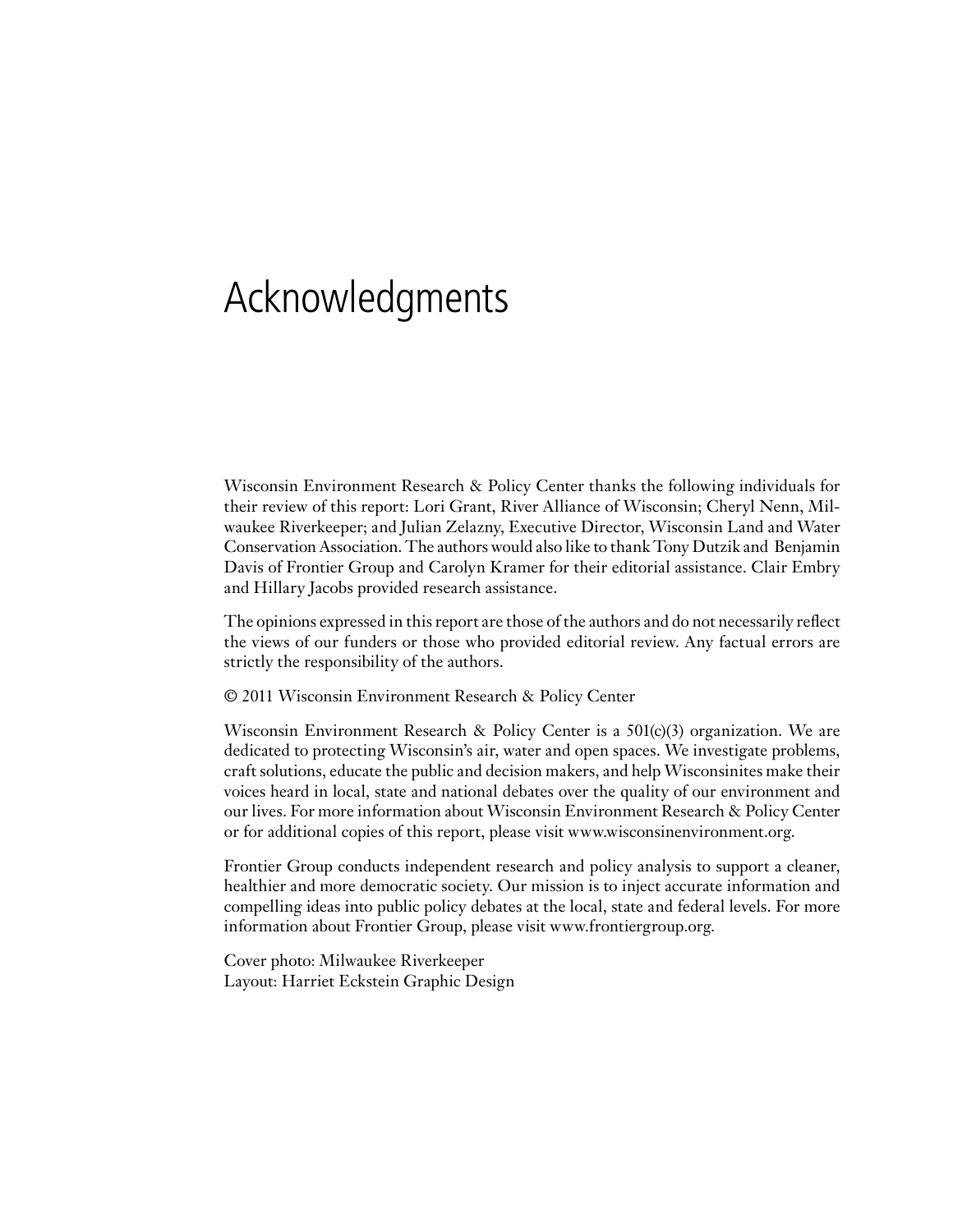# Table of Contents

| Executive Summary                                                                                                                                                                                    |                            |
|------------------------------------------------------------------------------------------------------------------------------------------------------------------------------------------------------|----------------------------|
| Introduction                                                                                                                                                                                         | 4                          |
| Runoff: What It Is and Where It Comes From<br>Pollutants in Runoff<br>Runoff Pollution Comes from Factory Farms and Development                                                                      | 6<br>6<br>6                |
| Runoff Fouls Wisconsin's Waterways<br>Nutrient Pollution Creates Algae Blooms<br>Sediment Harms Fish and Aquatic Plants<br>Ammonia in Manure Kills Fish<br><b>Bacterial Pollution Closes Beaches</b> | 12<br>12<br>14<br>15<br>16 |
| <b>Policy Recommendations</b>                                                                                                                                                                        | 18                         |
| Appendix A. Permitted CAFOs by County                                                                                                                                                                | 22                         |
| Appendix B. Waters Polluted by Runoff from<br>Livestock Operations                                                                                                                                   | 24                         |
| <b>Notes</b>                                                                                                                                                                                         | 26                         |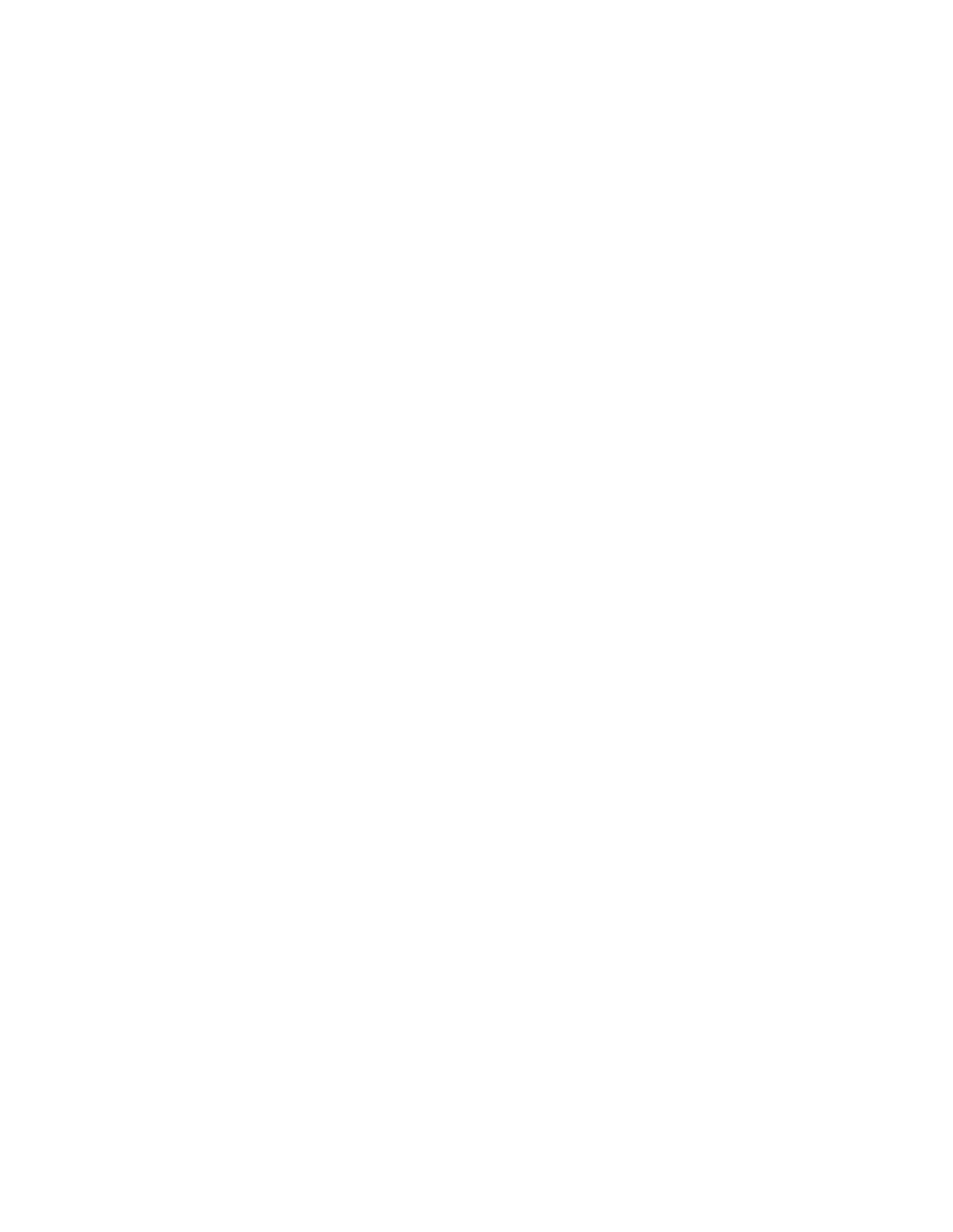## Executive Summary

**R**unoff pollution from farms and<br>
urban areas threatens water quality<br>
in waterbodies across Wisconsin.<br>
Recterie at beeches toxic algae in lakes urban areas threatens water quality in waterbodies across Wisconsin. Bacteria at beaches, toxic algae in lakes, and sediment in streams can make the water unsafe for drinking, swimming and boating, and limit aquatic plant and animal life.

The problem of manure-tainted runoff from factory farms presents a growing challenge to water quality in Wisconsin as the number of large animal-feeding operations increases. In urban areas of the state, development and construction continue to add impervious surfaces that increase the volume of unfiltered runoff entering lakes and rivers.

Wisconsin should provide adequate funding to implement new rules limiting runoff pollution into the state's lakes, rivers and streams.

**Polluted runoff is responsible for much of the poor water quality across the state.** 

• Rain or melting snow that isn't absorbed into the ground runs off of paved areas or saturated soil into nearby streams, rivers and lakes carrying with it a variety of pollutants, such as fertilizers, animal wastes and sediment.

• Runoff pollution contributes to the fact that 380,000 acres of Wisconsin's lakes and reservoirs and more than 3,300 miles of streams and rivers are polluted and unable to support all the activities for which we rely on water: swimming, fishing, and supporting wildlife.

**A rapid increase in the number of concentrated animal feeding operations (CAFOs), which generate large amounts of manure, has increased the threat of runoff pollution.** 

- The number of CAFOs in Wisconsin has increased 16-fold in the past 15 years, from 10 in 1995 to almost 160 in 2010.
- More than 50 facilities keep at least 2,000 cows in one location, with each cow producing as much as 150 pounds of manure a day.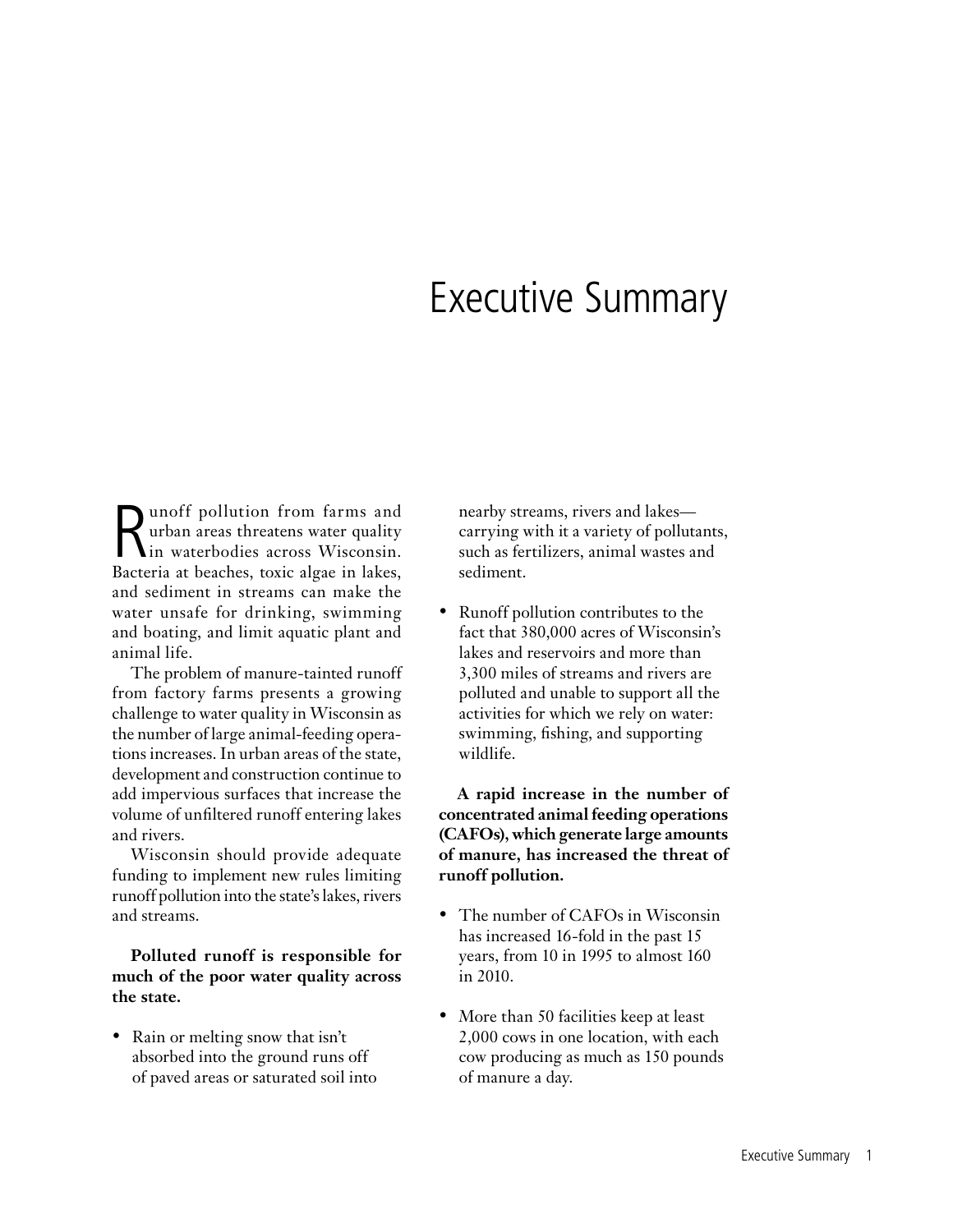sive amounts applied to a field can run off into nearby streams. **Urban stormwater pollution, another** 

#### **major pollution source, comes from sites under construction and existing developments.**

• Farmers must dispose of these huge volumes of manure. Manure is an effective fertilizer for crops, but exces-

- Construction sites are responsible for more sediment pollution of Wisconsin's waters than any other source. The average construction project loses 30 tons of sediment per acre.
- From 2002 to 2007, 169,000 acres of land were developed in Wisconsin more land than the combined areas of Milwaukee, Madison and Green Bay—disturbing soil and creating sediment pollution.
- When construction is complete, hard surfaces like rooftops and driveways funnel rain and melting snow directly to waterways without any natural filtering through vegetation. High volumes of runoff pollution during heavy rainfall can overwhelm sewer systems, spilling raw sewage directly into waterways.

**Algae blooms change the ecology of lake and rivers, harming recreation and damaging wildlife.**

- Blooms of algae can block sunlight from reaching other aquatic vegetation, killing native plants.
- When the algae die and begin to decay, they lower the amount of oxygen in the water, suffocating fish or causing them to flee. Nutrient pollution limits fish and other aquatic life in more than 220,000 acres of freshwater

lakes and reservoirs in Wisconsin.

Blue-green algae release a toxin that is harmful and potentially deadly for people who ingest tainted water. When blue-green algae are present, water is unsafe for swimming and other recreational purposes. Approximately 90 percent of recreation-related impairments of Wisconsin lakes and reservoirs, including Tainter Lake, are due to blooms of blue-green algae.

#### **Sediment pollution reduces the ability of a waterway to support a full, diverse and healthy range of wildlife.**

- Turbidity—high levels of suspended sediment or algae—is a problem in 150,000 acres of lakes, including the Chetek lakes.
- • Runoff kills sensitive plants and animals and leaves waterways able to support only a narrow range of pollution-tolerant species, as has occurred in Lake Mendota.

#### **Bacteria-laden runoff can make waters unsafe for recreational uses.**

• In 2009, 7 percent of water samples collected at the most popular Great Lakes beaches in Wisconsin had excessive levels of bacterial pollution and beaches were closed or deemed risky for recreation 401 times.

**Wisconsin needs stronger rules to curb runoff pollution into lakes, rivers, streams and aquifers, preserving clean drinking water supplies, protecting favorite swimming and boating sites, and sustaining healthy fish and wildlife populations.** In the past several years, Wisconsin has taken several steps to limit pollution. Towns and cities have had to cut sediment pollution in stormwater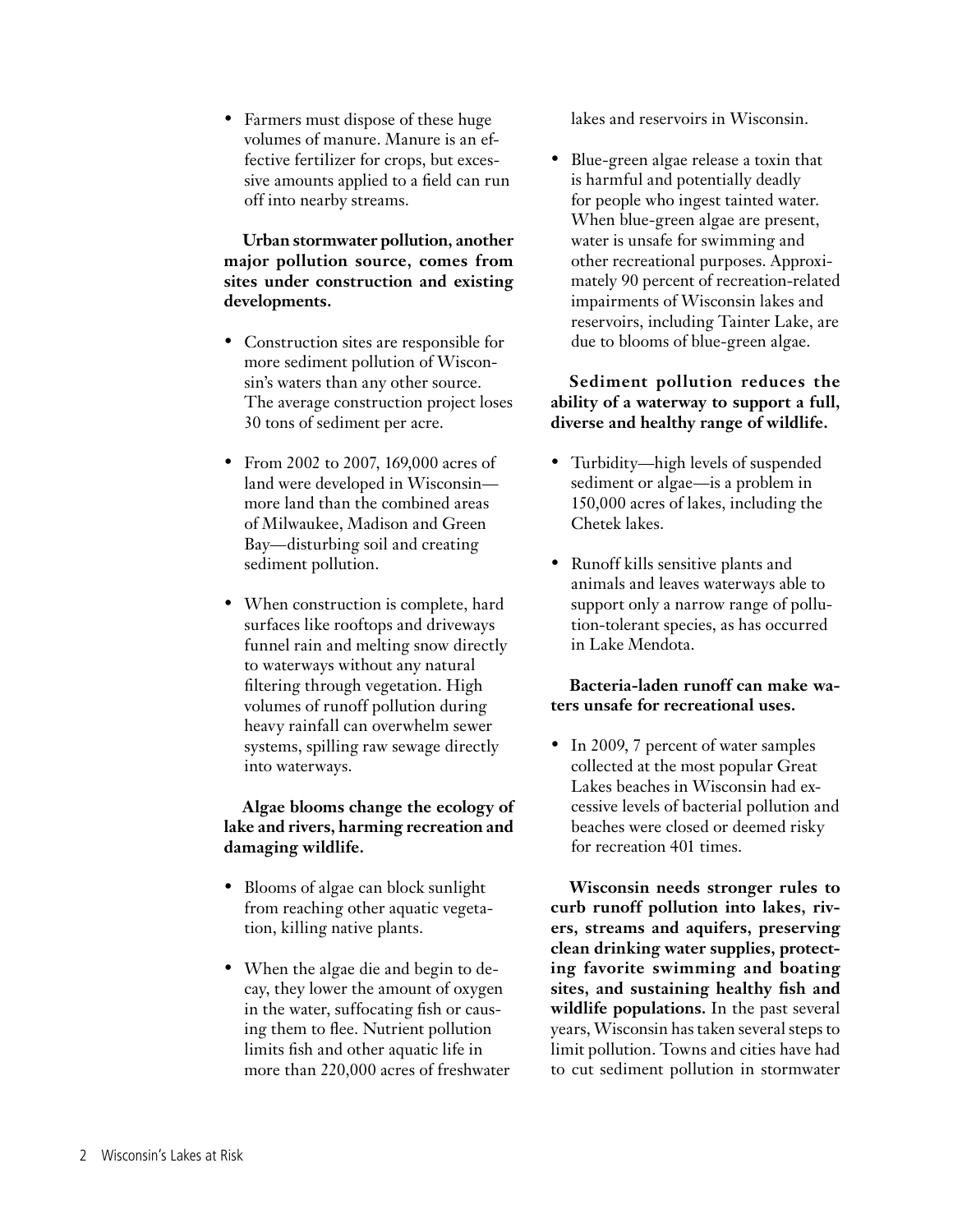runoff. Farmers must comply with some restrictions on how manure is stored and applied to fields. Most recently, the state adopted a range of new standards to limit pollution from agricultural and municipal sources. To ensure the success of these new standards and to further protect the state's waters, Wisconsin should:

• Provide adequate resources for state and county agencies to implement these stronger standards protecting Wisconsin's valuable lakes, rivers and streams. The state should also increase the amount of funding available to help cover the state's share of capital improvements made by farmers to control pollution.

- • Minimize urban and suburban runoff through careful site design, landscaping, and redevelopment policies.
- • Reduce pollution from suspended solids in stormwater runoff.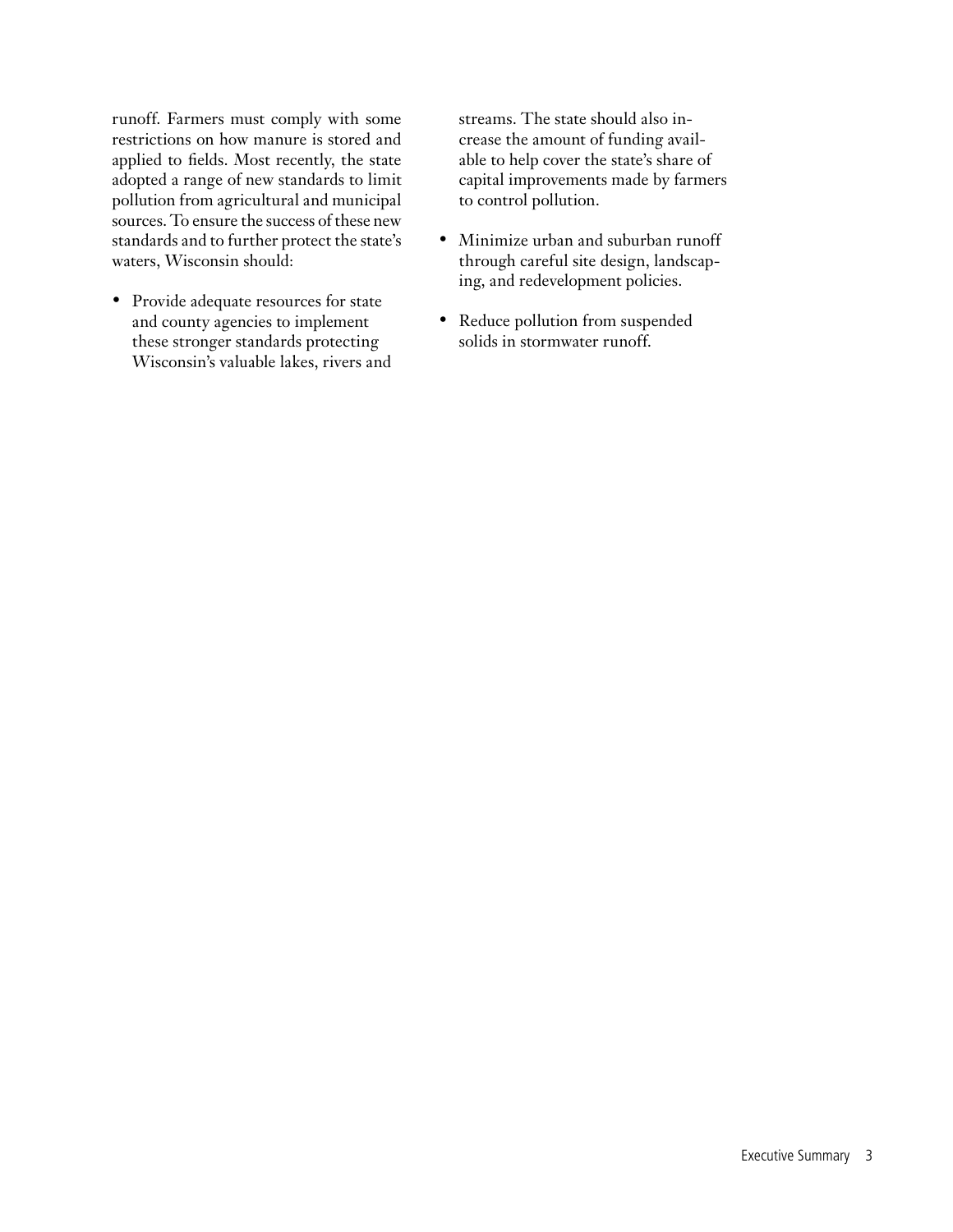# Introduction

**On** a calm spring day, Tainter Lake<br>presents an inviting blue contrast to<br>the green hills surrounding it, draw-<br>ing visitors and residents to its shores. Yet presents an inviting blue contrast to ing visitors and residents to its shores. Yet by the end of the summer, as one resident told the Associated Press, living by Tainter Lake is "like living in the sewer for three weeks. You gag. You cannot go outside."<sup>1</sup>

During warm weather, blooms of bluegreen algae periodically turn the lake pea-soup green. When the algae die, the stench of decay fills the air and conditions in and around the lake become unbearable. Blue-green algae can release toxins into the water that cause skin irritation or respiratory problems.<sup>2</sup> The toxins released by the algae can also affect liver or neurological function.<sup>3</sup> Wisconsin officials recommend that residents near Tainter Lake protect themselves by closing their windows and not walking along the edge of the lake.<sup>4</sup> Swimming and boating are out of the question. The water can be fatal for pets, which must be kept away from it.

Tainter Lake's algae blooms are fueled by the flow of phosphorus washing off farm fields and developed land into the waterways that feed the lake. But while Tainter Lake's problems with blue-green algae are extreme, the lake is not alone in feeling the effects of runoff pollution.

Across Wisconsin, runoff pollution threatens the health of our treasured rivers and lakes. In some cases, much like Tainter Lake, nutrient pollution from suburban lawns and farm fields causes algae blooms that harm fish and can sicken people. In other cases, sediment from construction sites smothers fish and plant habitat. In still other cases, pavement and other impervious surfaces channel so much rainwater into combined sewer systems that those systems overflow – causing bacterial pollution that renders water unsafe for swimming.

There are solutions to Wisconsin's runoff pollution problems. At Tainter Lake, for example, the Wisconsin Department of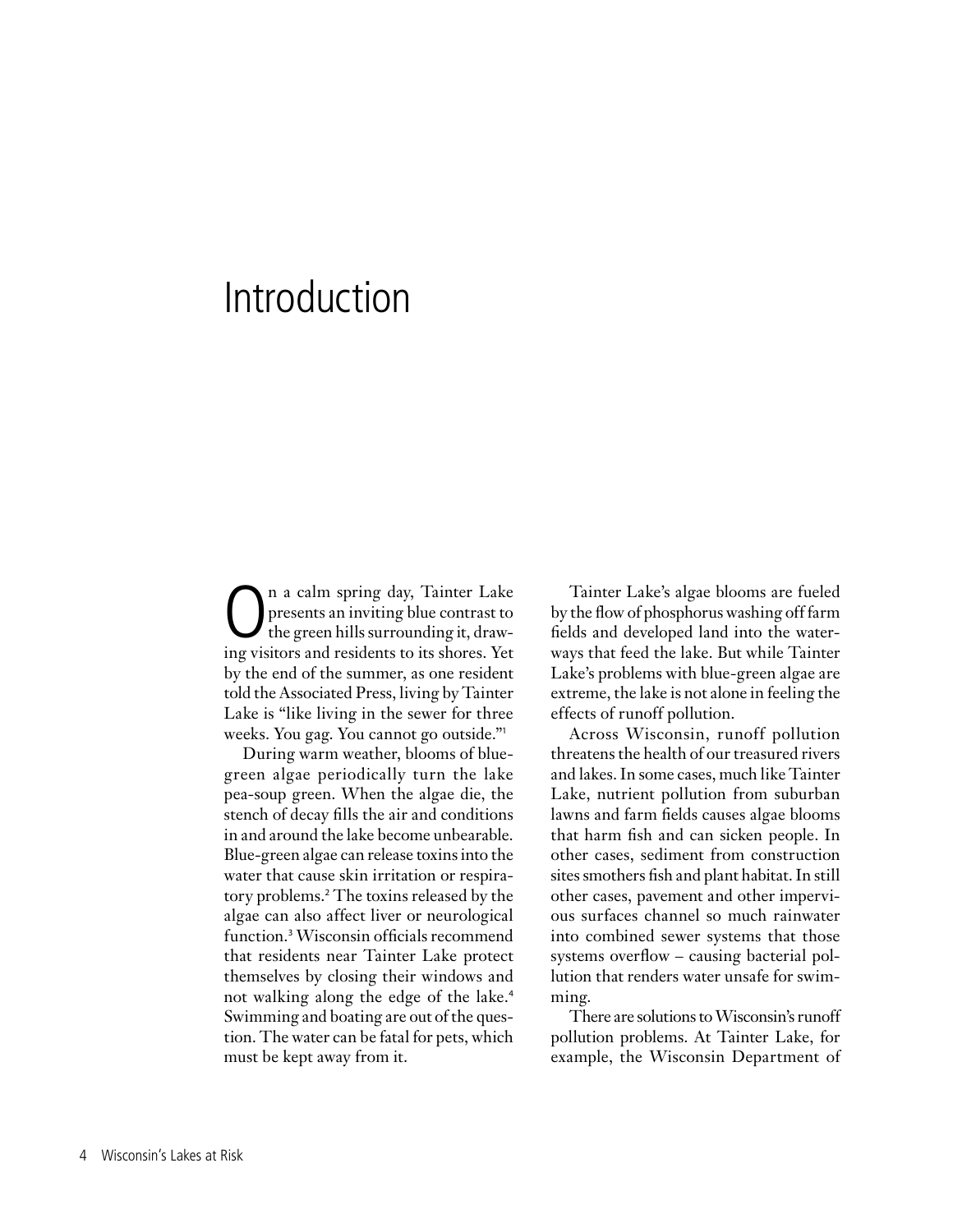Natural Resources has identified strategies to reduce phosphorus pollution, including greater use of no-till agriculture, testing soil for phosphorus content before spreading additional manure, and reducing manure spreading in the winter.<sup>5</sup>

Practical, common-sense steps such

as these can curb the flow of runoff into Wisconsin's treasured rivers and lakes. The time has come to build on the solid first steps the state has already taken to address runoff pollution, so that we can prevent the emergence of new threats and restore our waterways to health.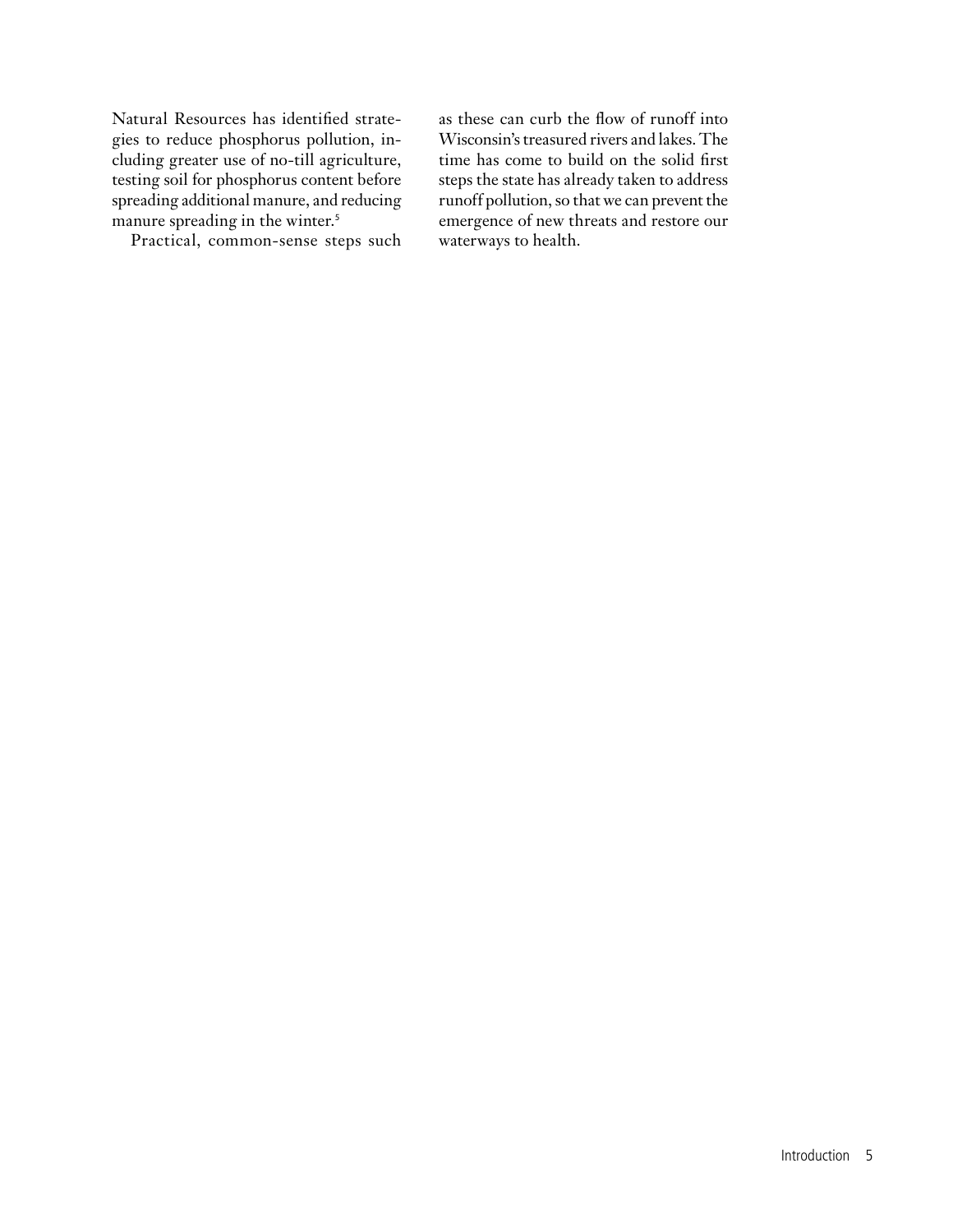# Runoff: What It Is and Where It Comes From

Wisconsin residents cherish our<br>lakes and streams. Whether we<br>tertime suim or bost in the summer or lakes and streams. Whether we use them to ice-fish in the wintertime, swim or boat in the summer, or simply value them for providing clean water to communities and healthy habitat for wildlife, we understand that clean water is a vital part of our quality of life.

Yet water pollution leaves many lakes, streams and rivers across the state too polluted for swimming or fishing, or to sustain healthy ecosystems. More than 3,300 miles of streams and rivers and 380,000 acres of lakes and reservoirs are too polluted to sustain their "designated uses"—swimming, fishing, or providing a healthy habitat for aquatic plants and animals.<sup>6</sup> More than 40 percent of the lake acreage evaluated by the state of Wisconsin is considered to be in fair or poor condition.<sup>7</sup>

### Pollutants in Runoff

Runoff pollution is one of the biggest sources of water pollution in Wisconsin. It can contain bacteria from manure and raw sewage; sediment washed from bare soil; unwanted nutrients, like phosphorus and nitrogen, found in fertilizers and manure; and ammonia from manure.

Rain or melting snow can carry fertilizer, pesticides, animal wastes and soil from agricultural land into nearby lakes and streams. Tilling fields for row crops and careless spreading of manure increase runoff problems. In developed areas, water runs off rooftops, roads, parking lots and lawns, carrying oil, sediment, chemicals, fertilizer, pet waste, fallen air pollution, and other pollutants into waterways. Especially heavy rainfall may overwhelm sewage treatment systems, causing them to spill raw or partially treated sewage.

### Runoff Pollution Comes from Factory Farms and Development

There are several sources of the polluted runoff that taint Wisconsin's drinking water supplies, recreational areas, and the waterways on which wildlife depends.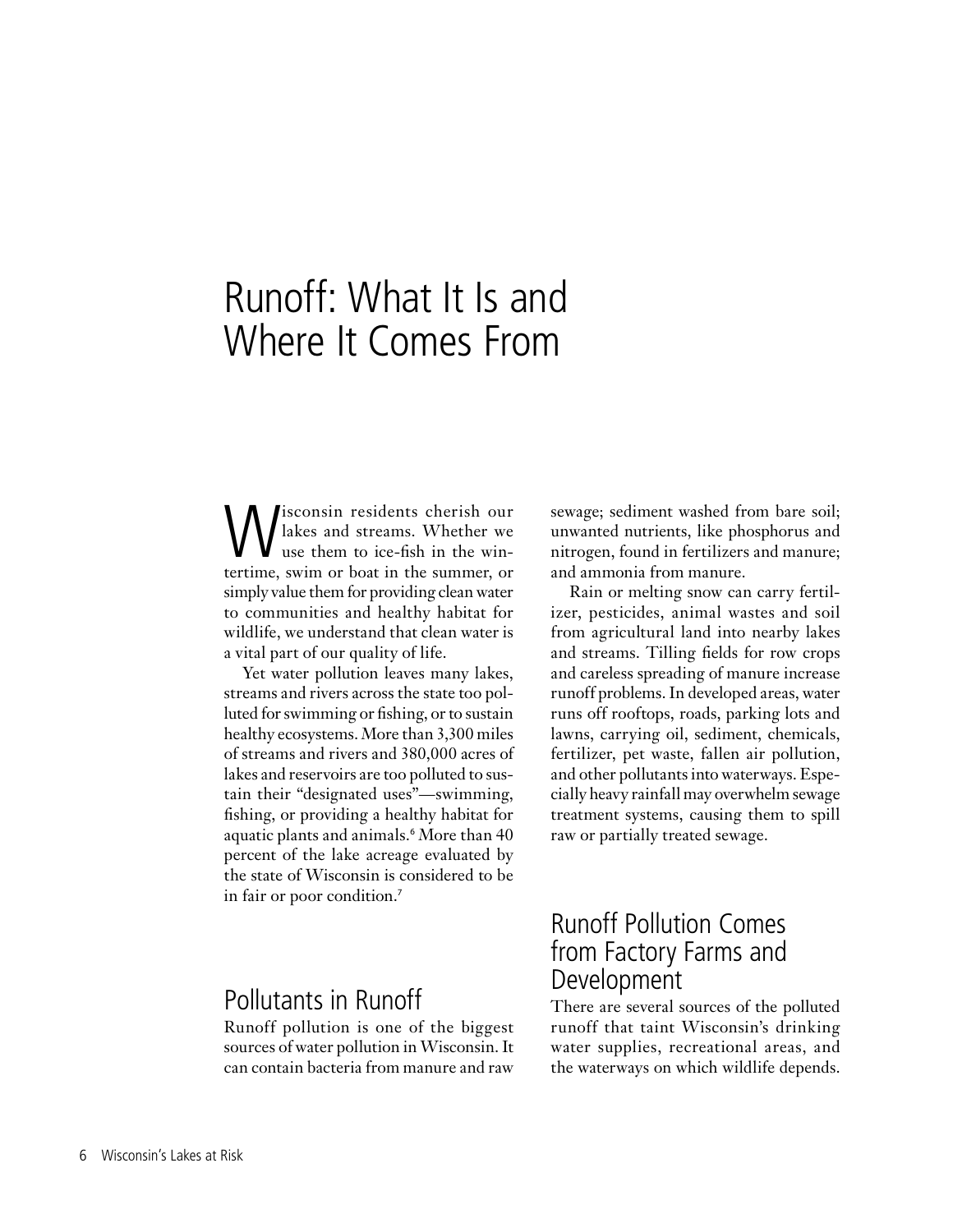Two of the biggest sources are agriculture—particularly factory farms—and stormwater from developed areas.

#### **Factory Farms**

Pollution from factory farms with large numbers of livestock is a growing source of water contamination in Wisconsin. Livestock operations produce large quantities of manure that can cause nutrient and bacterial pollution in waterways.

Manure can be a valuable source of nutrients to support robust crops. Manure contains phosphorus, nitrogen and potassium, essential nutrients for plant growth.<sup>8</sup> For centuries, farmers have used manure as a fertilizer for their crops, collecting waste from the few animals they kept for their family or for the local market and spreading it on nearby fields. Today, farmers continue to use manure as fertilizer because it is less expensive than commercial fertilizers.

Over the past several decades, however, farming in Wisconsin has undergone a dramatic shift from family farms to factory farms. The growth of large-scale livestock facilities—and the amount of manure they generate—means that many farmers have more manure available than they can safely and usefully spread on fields. A family farmer with a small herd of cows or a modest-sized flock of chickens can profitably use manure or barn waste as fertilizer. In contrast, a big dairy operation generates so much manure that getting rid of it becomes a problem for the farmer and a threat to water quality. With a larger quantity of manure, the good practices that keep manure out of waterways—such as not spreading it too close to the edge of a field—are harder to follow.

The number of large-scale animal-raising operations, known as concentrated animal feeding operations (CAFOs), has increased dramatically in Wisconsin in



**Figure 1. Number of Permitted CAFOs by Year12**

Note: The number of poultry operations in the state has not declined. The Department of Natural Resources changed how it permitted poultry facilities operated by Jennie-O Turkey Store in 2002. Multiple facilities are now covered by one permit.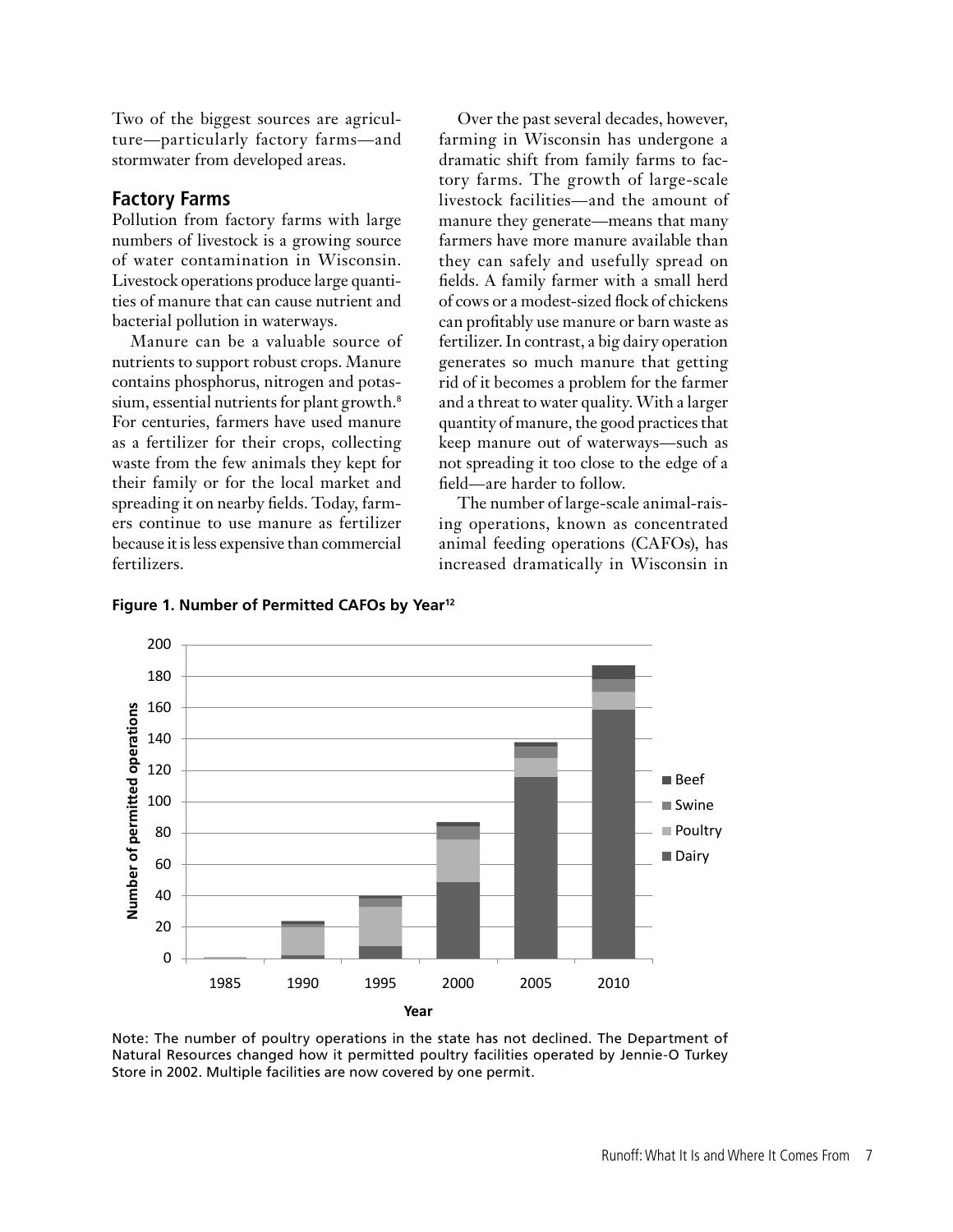



the past 15 years. In Wisconsin, a facility is considered a CAFO if it has 700 dairy cows, 1,000 beef cattle, 55,000 turkeys, or 100,000 laying chickens.<sup>9</sup> In 1995, fewer than 10 dairy operations were large enough to be considered CAFOs. Ten years later, in 2005, nearly 120 locations were identified as CAFOs, and by 2010 that figure had risen to nearly 160.10 (See Figure 1.) Most of the CAFOs in Wisconsin are dairy operations, and of those, more than 50 have at least 2,000 cows in one location.11 CAFOs are located in counties across the state. (See Figure 2.)

Large operations that do not quite meet the threshold for regulation as CAFOs have increased also. From 1997 to 2007, the percentage of cows in herds with fewer than 200 dairy cows declined by one third, while the percentage of cows in herds of 200 to 499 cows increased by 71 percent.<sup>14</sup> (See Figure 3.) The number of cows in herds of 500 to 999—which may or may not be regulated as CAFOs—increased even faster, rising 450 percent.

Given that a single dairy cow can produce 150 pounds of manure a day, an operation with 700 cows generates 105,000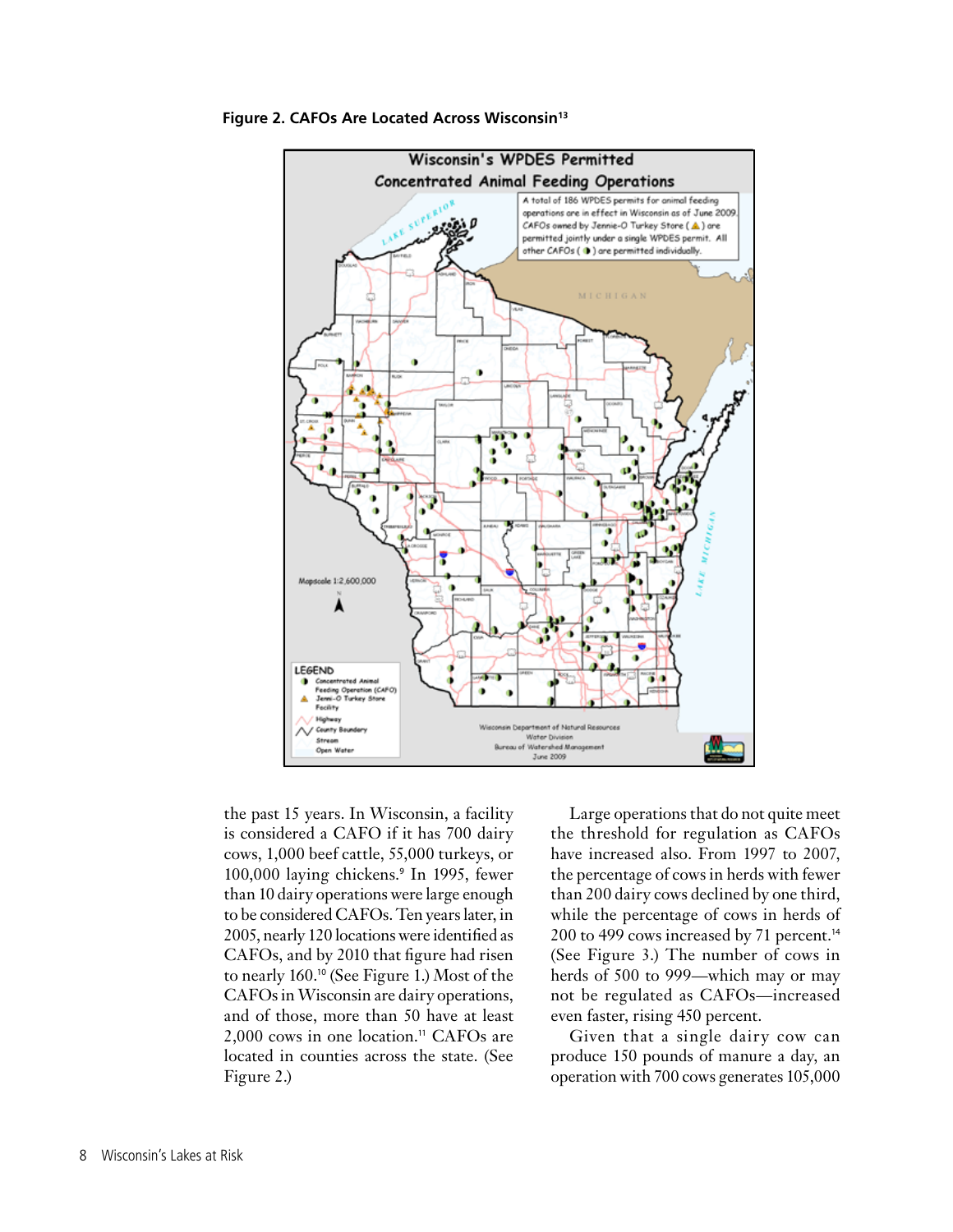pounds of manure every day, or as much pollution as could be produced by 12,600 people.16 This also means that facilities that are not technically CAFOs can nonetheless produce large amounts of pollution.

The Wisconsin Department of Natural Resources (DNR) lists pollution from CAFOs with water pollution permits as a contributing factor in the degradation of several lakes and rivers around the state.<sup>17</sup> Phosphorus pollution from CAFOs pollutes the Red Cedar River and Tainter Lake in Dunn County, feeding blooms of toxic algae. CAFOs produce bacterial pollution in Sheboygan County's Otter Creek, limiting the use of that stream for recreation. Phosphorus and sediment in Neshonoc Lake are causing eutrophication, overfertilization that causes excessive aquatic plant growth. See Appendix B for the full list of waterways impaired by livestockrelated activities.



**Figure 3. Big Dairy Herds Have Become More Common Since 1997 (percent of cows by herd size)15**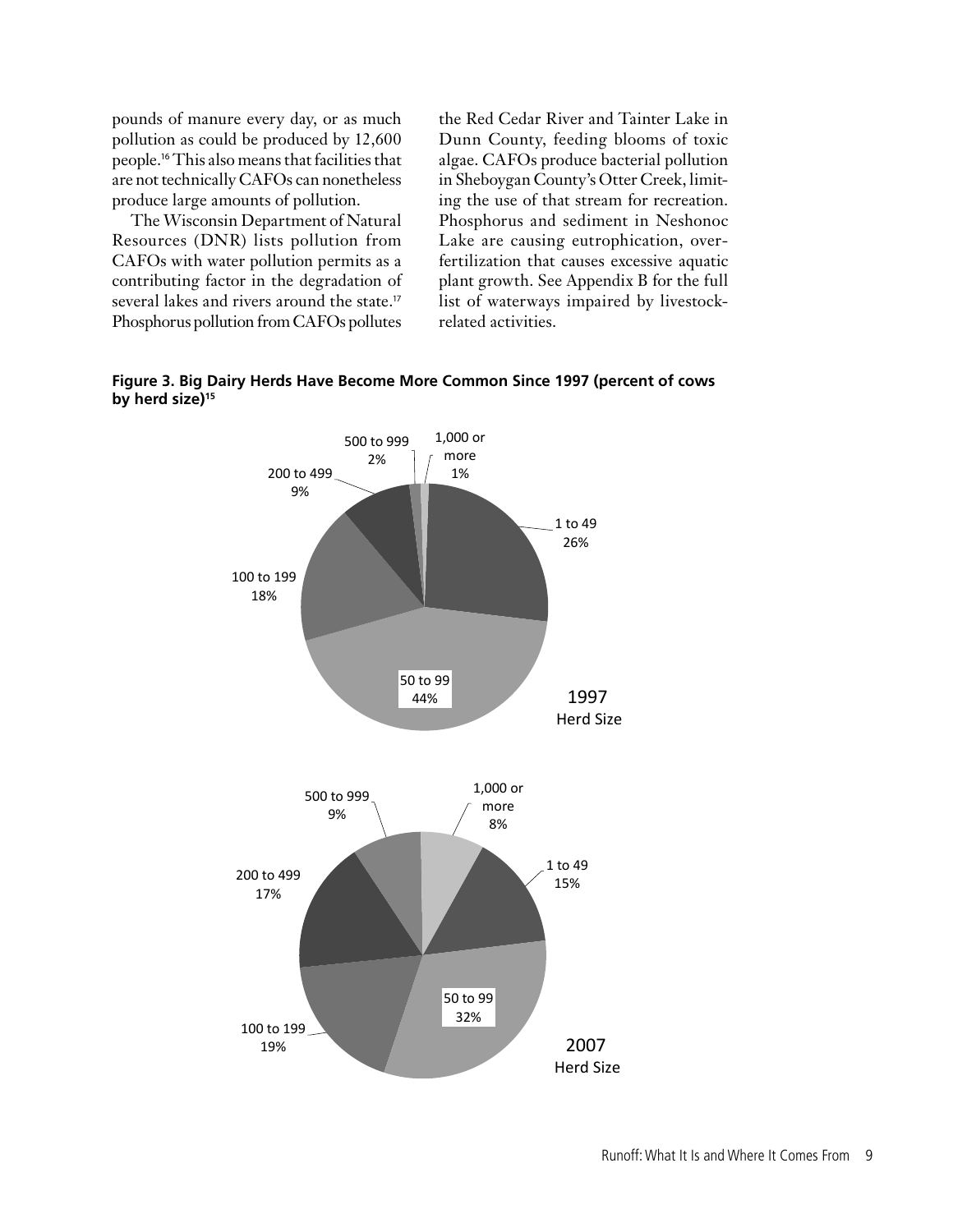Runoff from smaller animal feeding operations pollutes lakes and rivers, too. In Brown and Outagamie counties, pollution from animal feeding operations adds phosphorus and ammonia to Dutchman Creek, compounding other pollution problems that have led to chronic aquatic toxicity for fish and other animals and low levels of dissolved oxygen.

#### **Development**

Development is another major source of runoff pollution in Wisconsin, affecting communities across the state. The construction of new roads and buildings disturbs the landscape, impairing its ability to soak up water and increasing the amount of sediment that runs off. Even when the construction phase is over, runoff pollution problems continue as those new facilities direct greater amounts of water directly into streams and waterbodies.

#### **Pollution During Construction**

At the beginning of construction, all plants are stripped from a site so that the land can be leveled and graded. Drainage ditches or storm sewers might be built as part of the site's basic infrastructure, before buildings and parking lots are completed. Then, the soil sits bare and exposed to rain and melting snow for the duration of construction. Without plants to slow it down, water flows more quickly, eroding the soil, which may have phosphorus attached to it. Drainage ditches efficiently carry that sediment and phosphorus pollution into streams.

While agricultural activities can also produce sediment pollution, construction sites are responsible for more sediment pollution of Wisconsin's waters than any other source. The average construction project delivers 30 tons of sediment into nearby waterways for every acre under



**Figure 4. New Land Development in Wisconsin23**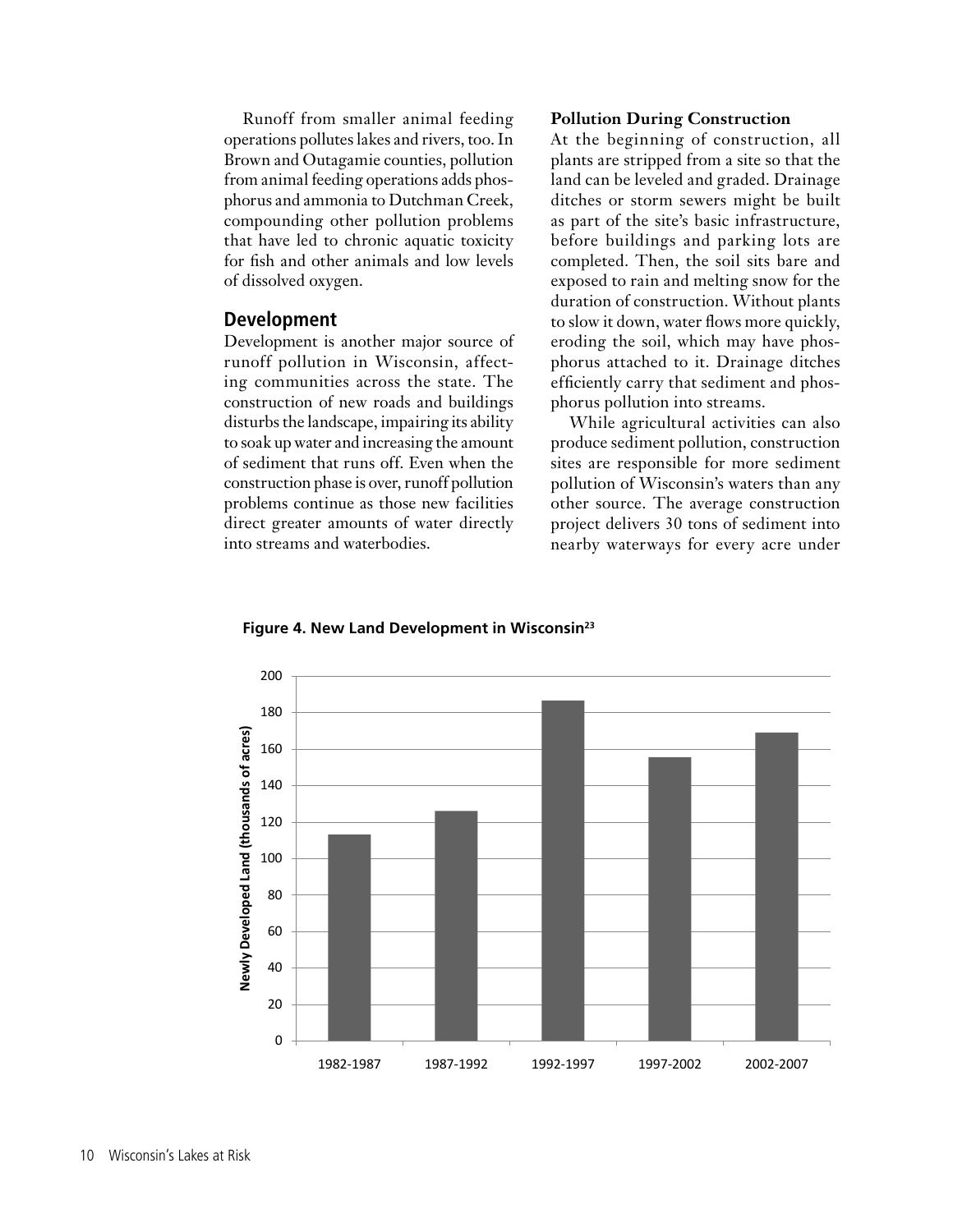development.<sup>18</sup> In contrast, an acre of cropland loses one to 10 tons annually.<sup>19</sup>

According to recent data compiled by the DNR, sediment pollution is a widespread problem afflicting Wisconsin's waterways. Sediment contributes to the impairment of 1,800 miles of rivers and streams and 183,000 acres of inland lakes, including Lake Winnebago.<sup>20</sup>

Land development—and the sediment pollution that results—has occurred at a rapid clip for years. (See Figure 4.) From 2002 to 2007, 169,000 acres of land have been developed in Wisconsin, or 34,000 acres per year.<sup>21</sup> That's bigger than the combined areas of the cities of Milwaukee, Madison and Green Bay.<sup>22</sup>

#### **Pollution After Construction**

Extensive development has an impact on water quality even after construction is completed. Development covers natural land with impervious surfaces—roads, driveways, roofs and other hard surfaces that prevent rainwater and snowmelt from being absorbed directly into the ground.

The amount and location of impervious surface in watersheds is closely connected to the health of downstream waterways. Watersheds with a large amount of forested cover, a large riparian buffer, and low levels of impervious surface tend to have better water quality. Water quality problems tend to become apparent when 5 to 10 percent of a watershed is covered with impervious surfaces. Adding more impervious surface leads to more serious water quality problems.<sup>24</sup> When a watershed is developed to the point where 15 percent or more of the land is impervious, water quality degradation accelerates quickly.<sup>25</sup>

Impervious surfaces generate runoff pollution. Rooftops and paved surfaces typically are designed with gutters and

drains to channel rain and melting snow away from the development and straight into sewers or creeks. This direct route of runoff into waterways means there is no opportunity for vegetation or soil to filter out pollutants.

Runoff from developed areas can contain sediment, toxics, salt, pet and wildlife wastes, oil, organic material and other contaminants. Common toxics include pollutants from vehicles, including lead and zinc, which are hazardous to human health and can kill aquatic life.<sup>26</sup> Pesticides are also common in urban runoff. A million gallons of water draining from a commercial area will contain 1,500 pounds of suspended solids, 2.6 pounds of phosphorus, 31 pounds of nitrogen, and 3.3 pounds of toxic metals.<sup>27</sup>

Bacterial contamination can occur when high volumes of water runoff from developed areas overwhelm combined sewage and storm sewer systems. Unlike natural areas, streets, sidewalks, parking lots and buildings do not absorb any water; instead, these impervious surfaces channel water toward streams and storm sewers. In cities with antiquated combined sewage and storm sewer systems such as Milwaukee, the high volume of water that enters the system during storms can be overwhelming, causing the release of raw or partially treated sewage.

Pet and wildlife wastes also can generate bacterial pollution. A 2001 to 2003 study of fecal contamination in the water at Lake Michigan's South Shore Beach near Milwaukee found that much of the pollution came from waste left by ring-billed gulls and waterfowl on paved areas near the boat ramp. A paved parking lot the size of two city blocks drained down the boat ramp into the lake, depositing fecal material directly into the water.<sup>28</sup>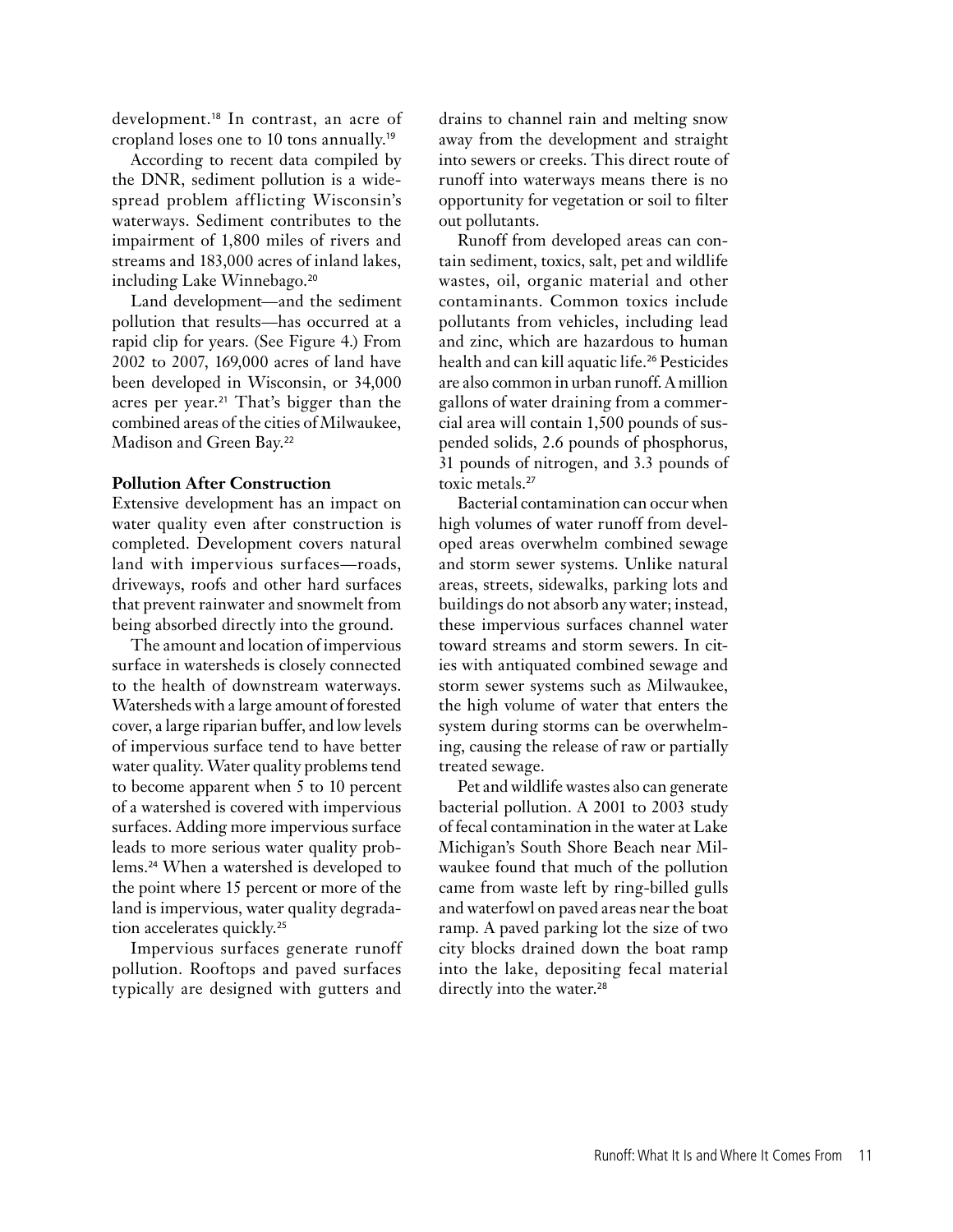# Runoff Fouls Wisconsin's Waterways

With nearly 3 percent of the state<br>covered in lakes, Wisconsin has<br>abundant fish and aquatic animal<br>populations and offers lots of opportuni covered in lakes, Wisconsin has abundant fish and aquatic animal populations, and offers lots of opportunities for water recreation.<sup>29</sup> Both swimming and boating are popular pastimes – Wisconsin, for example, has roughly 500,000 registered motorboats in the state, or nearly one for every 11 residents.30 However, runoff pollution reduces the ability of waterways to support a full, diverse and healthy range of wildlife. It also limits recreational opportunities.

### Nutrient Pollution Creates Algae Blooms

Nutrients found in manure and fertilizer, such as phosphorus and nitrogen, can help crops grow, but when those nutrients are carried into waterways they promote growth of aquatic vegetation where it might not normally occur. This vegetation degrades waterways.

In unpolluted lakes and streams, lack of phosphorus typically limits plant growth.<sup>31</sup>

When phosphorus is added, algae flourish. Even a small amount of phosphorus pollution can trigger algae growth: a single pound of phosphorus can support the growth of 500 pounds of algae.<sup>32</sup>

In waters across the state, blooms of blue-green algae, or cyanobacteria, limit recreation.33 At 99 percent of reservoirs and 91 percent of freshwater lakes that are listed as impaired, blue-green algae were the cause of the recreation-related impairment noted by the Department of Natural Resources. People who are exposed to bluegreen algae can suffer a variety of health consequences, including stomach cramps, vomiting, diarrhea, difficulty breathing, fever and muscle weakness.34 Blue-green algae also present a threat to dogs, causing illness or death.<sup>35</sup>

The presence of large amounts of algae, whether blue-green algae or other varieties, changes the ecology of the waterbody. Algae floating near the surface block sunlight from reaching aquatic plants in deeper water, stifling their growth or killing them. When the algae die and decay, they cause concentrations of dissolved oxygen in the water to plummet. If oxygen levels are too low, aquatic vegetation fails to thrive,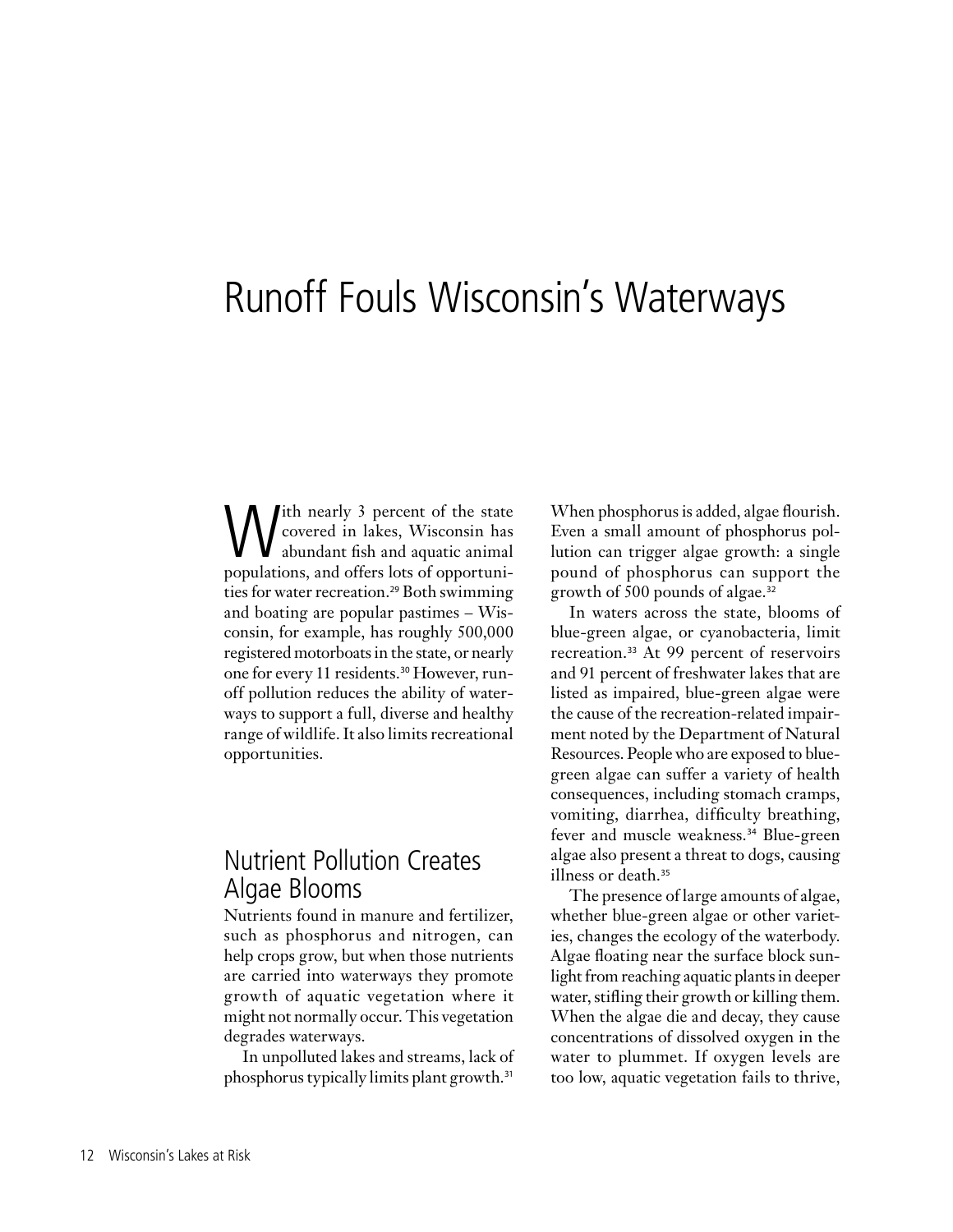while fish must flee or they will suffocate. Ultimately, the most sensitive plants and animals are killed or forced to move, leaving behind only a narrow range of pollution-tolerant species.36 This process affects more than 220,000 acres of freshwater lakes and reservoirs in Wisconsin.<sup>37</sup>

### **Nutrient Pollution Case Study: Algae Blooms on Lake Mendota**

Lake Mendota is a central feature of Madison. Downtown Madison and the Wisconsin state capitol grounds lie on an isthmus between Lake Mendota and Lake Monona. The 22-mile-long shore of Lake Mendota is lined with parks, boat launches, private homes, and the University of Wisconsin campus.<sup>38</sup>

Pollution has marred Lake Mendota, limiting its use as a recreation site and its ability to support a fully functioning ecosystem. The biggest source of pollution in Lake Mendota is from farms and livestock operations located in the lake's 217-squaremile watershed.39 This pollution enters the Yahara River, which delivers excessive sediment and nutrients to the lake. Some previous sources of pollution, such as untreated sewage, have been eliminated, but other sources of pollution persist, including erosion from construction sites and stormwater runoff from paved areas. The pollution flows both directly into Lake Mendota and into its tributaries. Accidental spills remain a problem, too, such as a 2005 manure spill in Dorn Creek.<sup>40</sup>

This pollution has changed the ecology of the lake. Many native plant species such as wild celery, slender naiad, water crowfoot, muskgrass and several varieties of pondweed have dwindled or been eliminated entirely.41 Some species of fish have disappeared, too, including banded killifish, blackstripe topminnow, blackchin shiner, and others. The lake still supports a variety of sport fish, including walleye, perch, bass, panfish and muskellunge.<sup>42</sup>

Another consequence of phosphorus and nitrogen pollution is algae blooms, such as of toxic blue-green algae.

In 2008, an 18-year-old University of Wisconsin student became ill after swimming in Lake Mendota during a blue-green algae bloom. She received treatment in the emergency room, but four days after swimming, the student was still experiencing an upset stomach, a rash, joint pain, a headache, and fatigue.<sup>43</sup> The student swam



*Lake Mendota in the fall, as viewed from University Bay Landing.* Credit: Daniel J. Simanek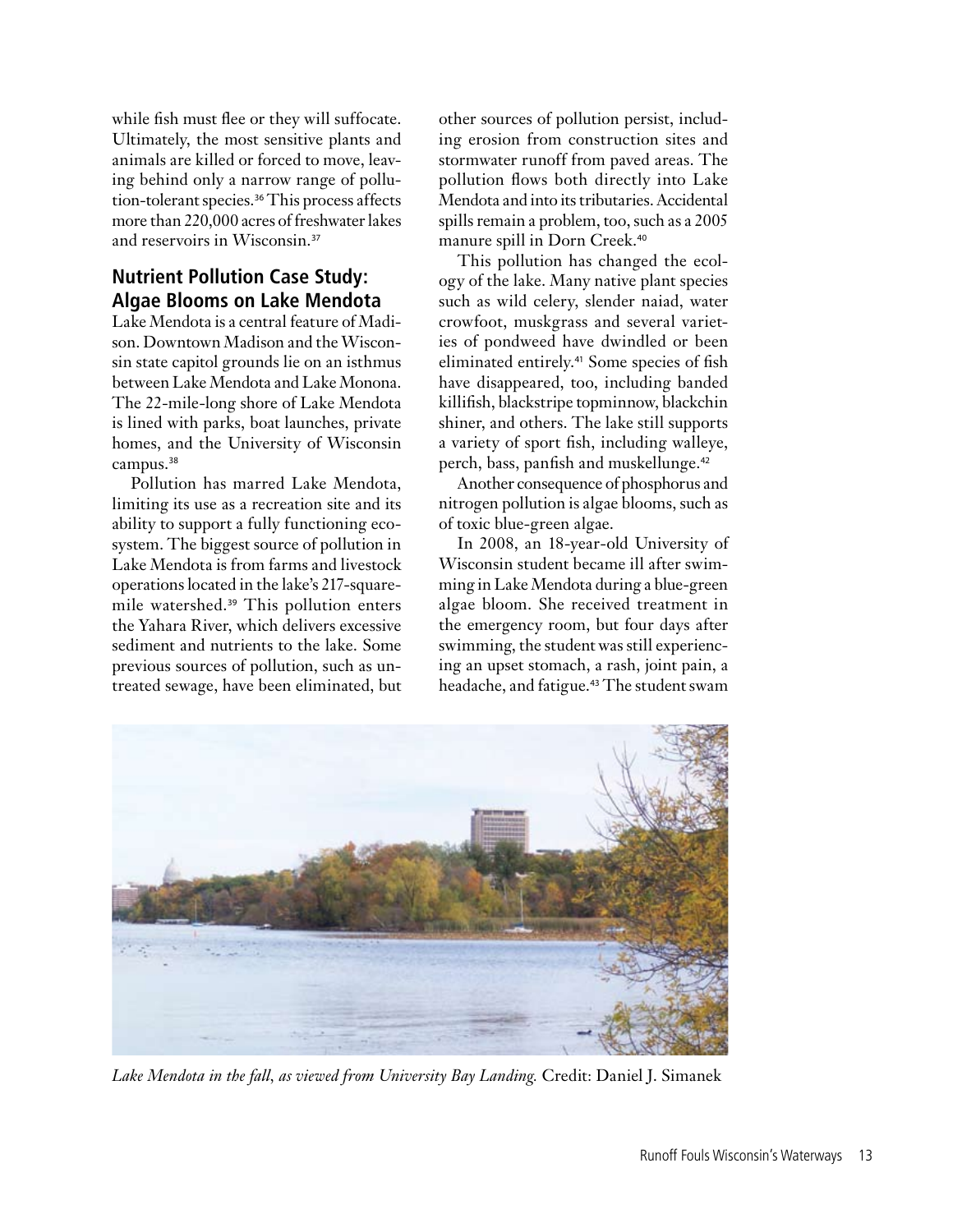

*A satellite image of Lake Mendota (larger lake) and Lake Menona, surrounded by Madison. The swirls are algae blooms, digitally highlighted to make them easier to see.* Credit: UW SSEC and WisconsinView.

with friends at a swimming area popular with University of Wisconsin students; a lifeguard employed by the university keeps watch over the swimming area during the day. Because the ill student swam after dark, the blue-green algae bloom wasn't visible.

In the broader Madison area, blue-green algae blooms sickened at least four people in the summer of 2008, including the owner of a lake-front home who cleaned weeds from the water.<sup>44</sup>

Water quality in Lake Mendota has begun to improve. In 1980, the water was so clouded with sediment that aquatic plants could not grow in water deeper than 7 feet because they did not receive enough sunlight.<sup>45</sup> In recent years, however, plants have been able to return to depths as great as 16 feet thanks to clearer water. Yet fully restoring Lake Mendota will require more work. As of 2000, the Lake Mendota watershed contained so much excess phosphorus that it would require three centuries with no additional phosphorus pollution to return the watershed to normal levels.<sup>46</sup>

In 2010, Dane County received a grant to conduct soil testing on 7,500 acres of farmland in the Lake Mendota watershed.<sup>47</sup> The results of the soil tests should help

reduce pollution from agricultural sources. Test data will help farmers better calibrate the amount of fertilizer that they apply to their fields and reduce nutrient pollution that ends up in Lake Mendota.

### Sediment Harms Fish and Aquatic Plants

Sediment pollution narrows the range of plants and animals able to survive in a waterway. Sediment can smother aquatic vegetation, insects, fish eggs, or newly hatched fish.<sup>48</sup> As sediment accumulates in streams, it can cover gravel bars that provide habitat for spawning fish. Ultimately, if enough sediment is deposited in a stream, it can alter the flow of water, leading to streambank erosion.<sup>49</sup>

When suspended in the water, sediment reduces water clarity and limits how much light reaches aquatic plants, retarding growth. Silty streams may also become warmer as the dark soil retains more of the sun's heat, potentially raising the water temperature to unhealthy levels for fish.<sup>50</sup> High sediment levels affect 150,000 acres of lakes in Wisconsin.<sup>51</sup>

### **Turbidity Case Study: Declining Water Clarity in the Chetek Lakes**

The Chetek Lakes—Prairie Lake, Mud Lake, Pokegama Lake, Lake Chetek and Ten Mile Lake, in Barron County—have become more polluted in the past decade. The lakes contain high levels of phosphorus, which support excessive algae and invasive species such as curlyleaf pondweed. This growth can deprive fish of oxygen and impair water clarity that can harm native plants. Measurements of water transparency taken in 2008 show that all the lakes are much cloudier than they were in 1996.<sup>52</sup> (See Figure 5.)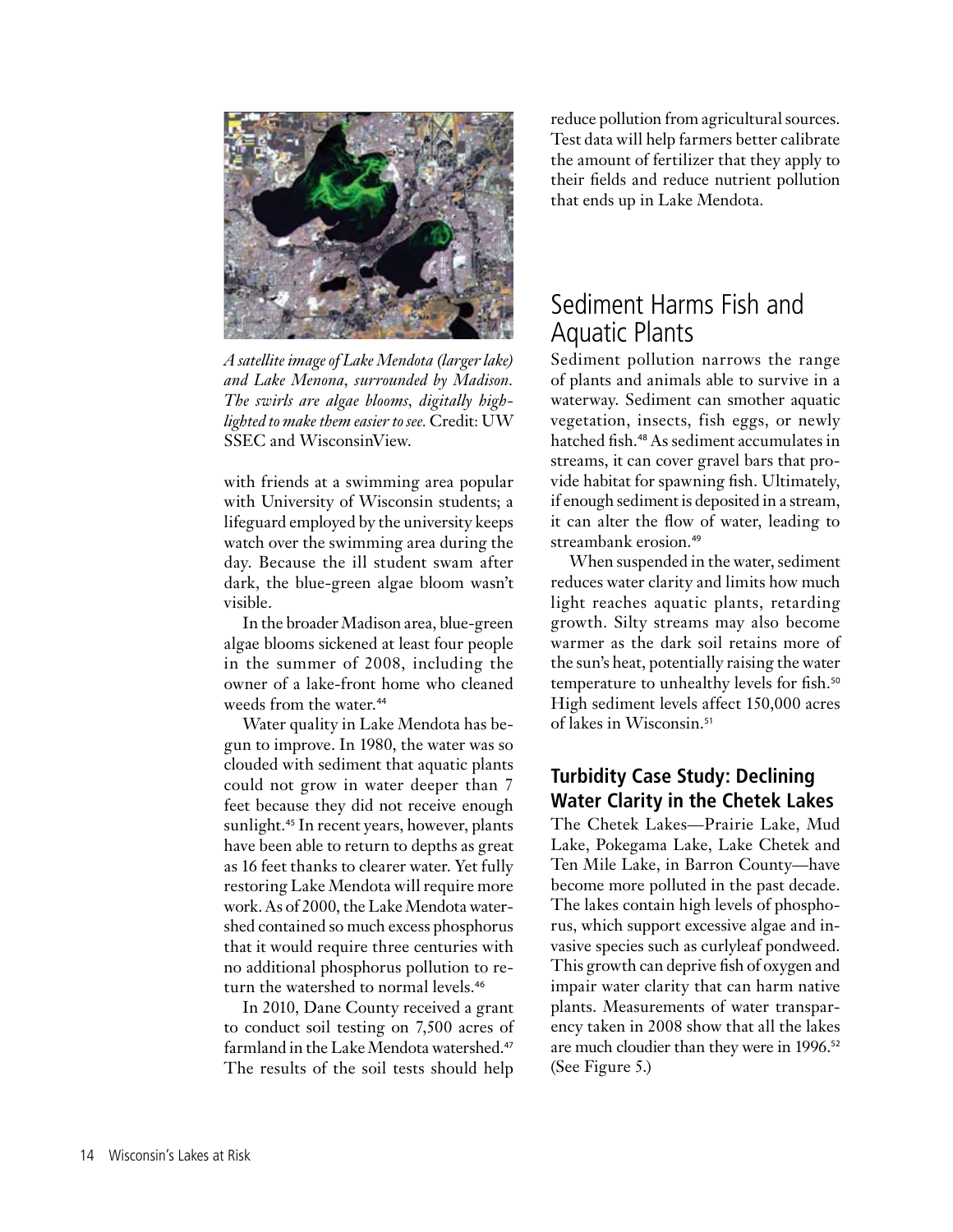

**Figure 5. Water Clarity Has Declined in Chetek Lakes Since 199653**

No major industrial facility drains into the lakes; rather, nearly half the phosphorus in the lakes comes from cropland, with much of the rest coming from livestock operations and perhaps increased recycling of phosphorus already in the lake.<sup>54</sup> Manure that is washed off feedlots or off



*Fish killed by manure that ran off a frozen field.* Credit: WI DNR.

fields where it has been spread as fertilizer adds phosphorus to the lakes. Particles of soil eroded from plowed fields add both phosphorus and sediment pollution. Phosphorus that isn't carried downstream eventually settles into sediment at the bottom of the lake, and if that sediment is disturbed the phosphorus can feed the growth of a new generation of algae.

### Ammonia in Manure Kills Fish

The slow build-up of nutrient and sediment pollution isn't the only way that runoff pollution harms fish. A sudden influx of manure-laden runoff can kill fish almost instantly, as the ammonia in manure damages the gills of fish.<sup>55</sup> In a 12-month period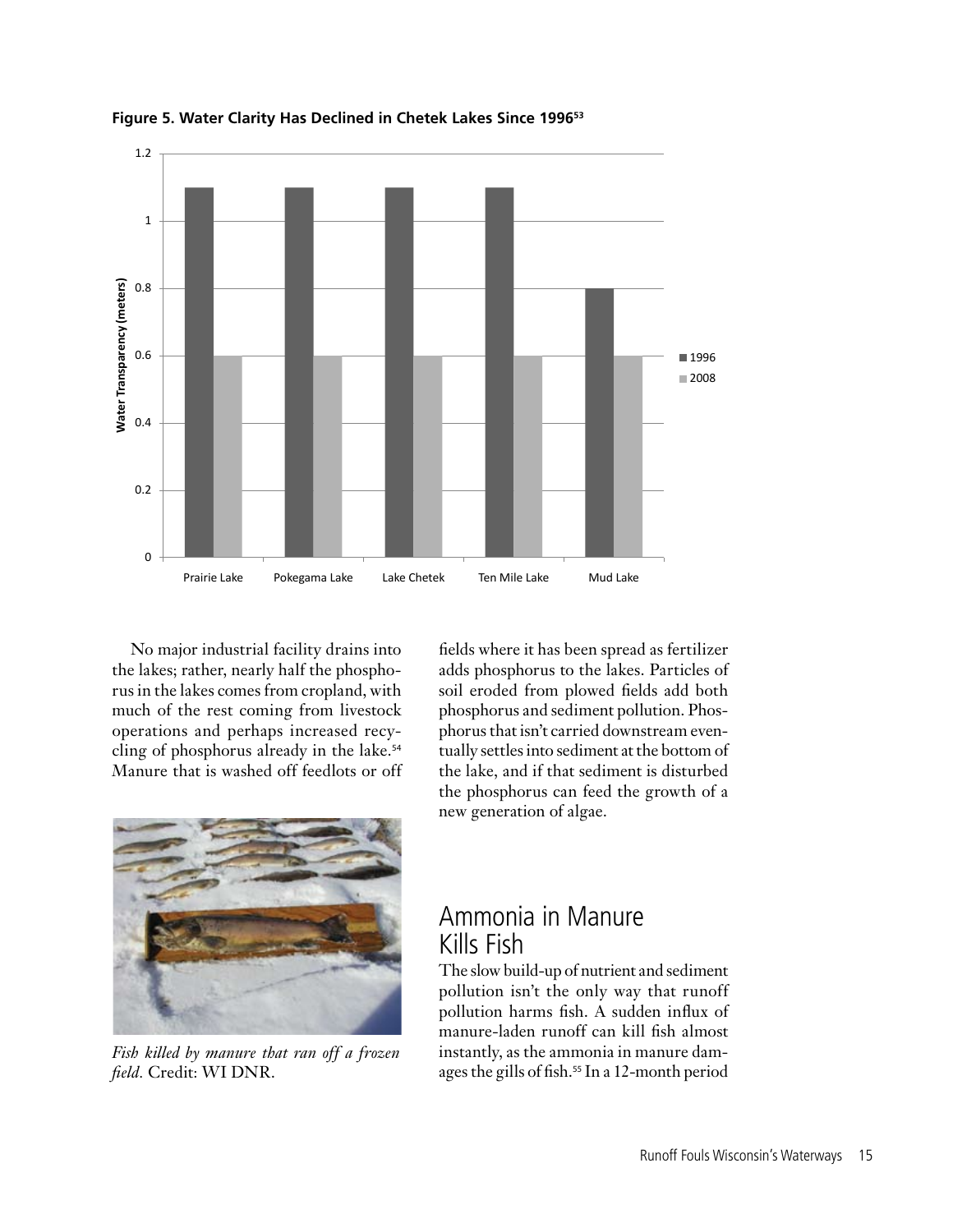in 2004-2005, DNR received reports of 59 incidents where manure entered waterways and in more than a dozen of those cases caused fish kills.<sup>56</sup> (See photo on p. 15.)

### Bacterial Pollution Closes Beaches

Along Lake Superior and Lake Michigan, Wisconsin residents have access to the water at 192 beaches, with a total of 55 miles of beach.57 However, bacterial pollution at these beaches often makes swimming unsafe.

Overflows from combined sanitary and storm sewers periodically pollute Wisconsin waters. In the summer of 2010, heavy rain caused the combined sanitary and storm sewers in Milwaukee and 10 other municipalities to overflow.<sup>58</sup> In June 2009, several sewer systems in the Milwaukee area overflowed after the area received as much as six inches of rain.<sup>59</sup> Nearly 1 billion gallons of raw sewage were dumped into local waterbodies. Just a year earlier, heavy rainfall caused almost 3 billion gallons of sewage to enter waterways.

Sewage introduces bacterial pollution to water, increasing the risk that people who come in contact with the water or ingest it will get sick. In 2009, 7 percent of water samples collected at the most popular Great Lakes beaches had excessive levels of bacterial pollution.<sup>60</sup> Each positive test result

triggered either a prohibition on swimming until bacterial levels declined, or an advisory to swimmers to avoid ingesting lake water, to shower after swimming, or to wash hands after swimming and before eating.61 Some closings occurred and advisories were issued when there was strong reason to expect a test, which can take up to 24 hours to complete, would come back positive. Table 1 shows the number of closings and advisories by county.

#### **Table 1. Bacterial Pollution at Wisconsin's Great Lakes Beaches in 200962**

| County          | # of Beach-<br>es Where<br>Water Was<br>Sampled | Number of<br>Days with<br><b>Closings or</b><br><b>Advisories</b> |
|-----------------|-------------------------------------------------|-------------------------------------------------------------------|
| Ashland         | 7                                               | 7                                                                 |
| <b>Bayfield</b> | 16                                              | 0                                                                 |
| Brown           | 3                                               | 3                                                                 |
| Door            | 31                                              | 126                                                               |
| Douglas         | 12                                              | 2                                                                 |
| Iron            | 5                                               | 0                                                                 |
| Kenosha         | 5                                               | 32                                                                |
| Kewaunee        | 2                                               | 4                                                                 |
| Manitowoc       | 9                                               | 9                                                                 |
| Milwaukee       | 11                                              | 109                                                               |
| Oconto          | 0                                               | 0                                                                 |
| Ozaukee         | 7                                               | 41                                                                |
| Racine          | 2                                               | 8                                                                 |
| Sheboygan       | 8                                               | 60                                                                |
| Statewide       | 118                                             | 401                                                               |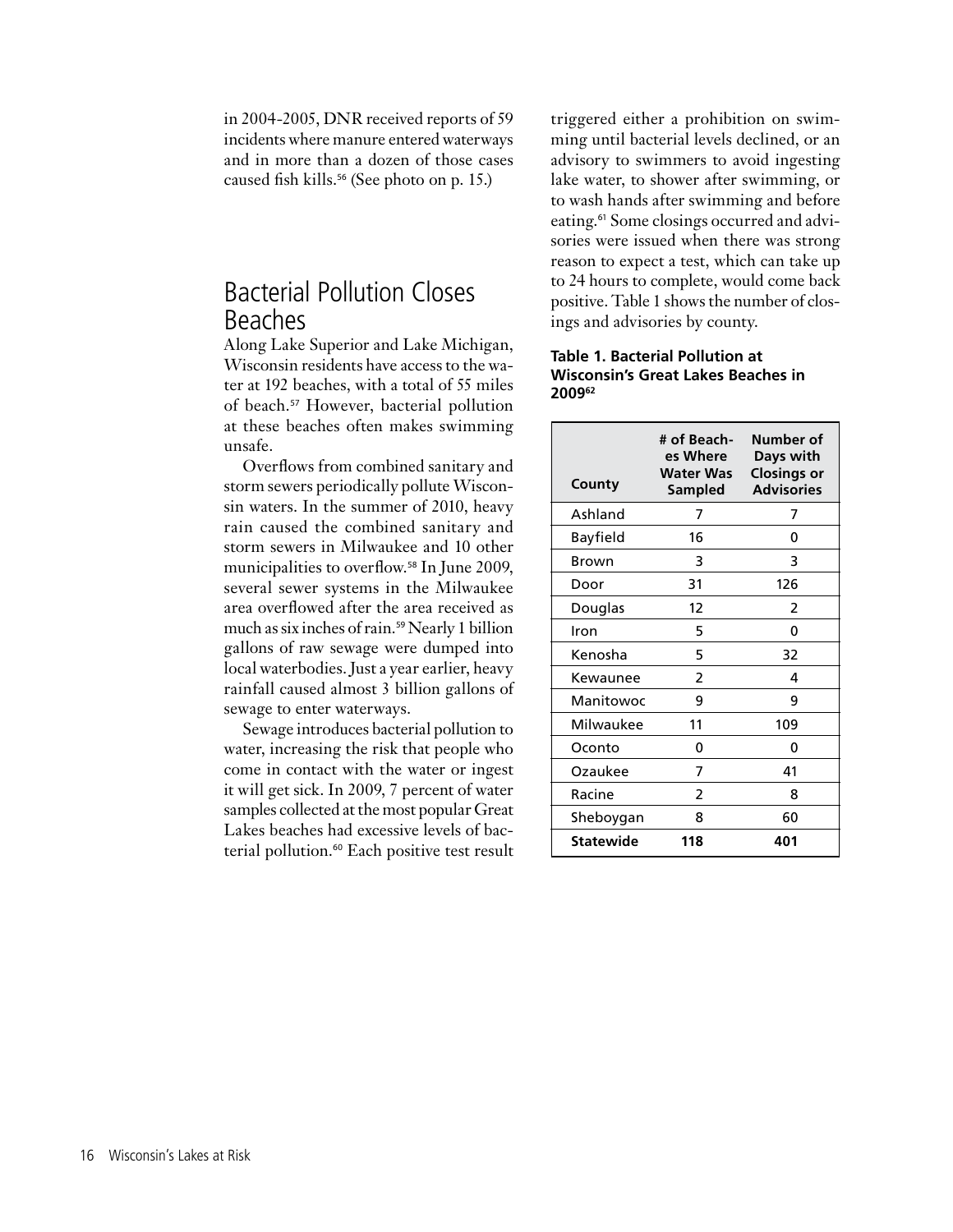### Bacterial and Nitrate Pollution from Manure Can Enter Groundwater

In addition to polluting streams and lakes with bacteria<br>also taint groundwater that is used for drinking water. n addition to polluting streams and lakes with bacteria and nutrients, manure can

The problem is particularly common in northeast Wisconsin, which is known for having karst topography, where fractured bedrock is covered by only a small amount of soil. As a result, the groundwater is vulnerable to contamination.63 In contrast, in other areas of the state, soil is deep enough to filter out contaminants from nitrogen and bacteria in manure and septic systems that are present on the surface, keeping the groundwater clean. In the northeast Wisconsin counties of Brown, Calumet, Door, Kewaunee and Manitowoc, however, soil depth ranges from a mere couple of inches to a few feet, allowing water that has been barely filtered to find its way into aquifers. Sinkholes, fractured rock and rock outcroppings can allow surface runoff to flow directly into groundwater. Repeatedly, manure produced by the thousands of cows raised in northeastern Wisconsin has entered groundwater, polluting drinking water wells and water supplies.

The town of Morrison, in Brown County, supports 41,000 dairy cows that produce a total of 260 million gallons of manure annually.<sup>64</sup> That manure frequently is spread on nearby fields as fertilizer. In 2006, Brown County experienced an early thaw. Just days after temperatures turned upward, the thawing of manure-covered fields resulted in coliform bacteria, E. coli, and nitrate pollution in more than 100 wells.<sup>65</sup> Residents who drank or bathed in the water suffered from various ailments including diarrhea, stomach pains and ear infections.

Tests of private drinking water wells in Kewaunee County from mid-2004 to mid-2006 showed significant contamination.<sup>66</sup> Of the 173 wells that were tested, nearly one fifth had bacterial contamination—likely from manure-tainted runoff—that made the water unsafe for human consumption. Nitrate pollution, which can come from manure or fertilizer, affected more than half the wells: 18 percent had nitrate levels that exceeded the health standard for drinking water, and another 35 percent had nitrate levels above background levels but below the level that threatens human health.

The bacterial pollution from manure may include antibiotic resistant bacteria. A study of surface and groundwater below a swine feedlot found higher levels of bacteria and a higher percentage of antibiotic resistant bacteria than in waters upstream from the feedlot.<sup>67</sup> Livestock in CAFOs often are treated with antibiotics to help them grow faster and to limit the spread of disease between animals kept in such close quarters. This overuse of antibiotics can lead to bacteria that are resistant to antibiotics. People who become ill from water polluted with resistant bacteria may be more difficult to treat and be sick for longer.

Field-spreading of manure is not the only source of water pollution. Poor manure management by farmers also can be a problem. The state recently settled a lawsuit with the Gold Dust Dairy in Brown County for allowing its manure pit to overflow into a nearby waterway and for storing other manure in a three-sided building that allowed manure to run off. In addition to promising to fix the problems, the dairy had to pay an \$80,000 fine to implement and enforce the new regulations.<sup>68</sup>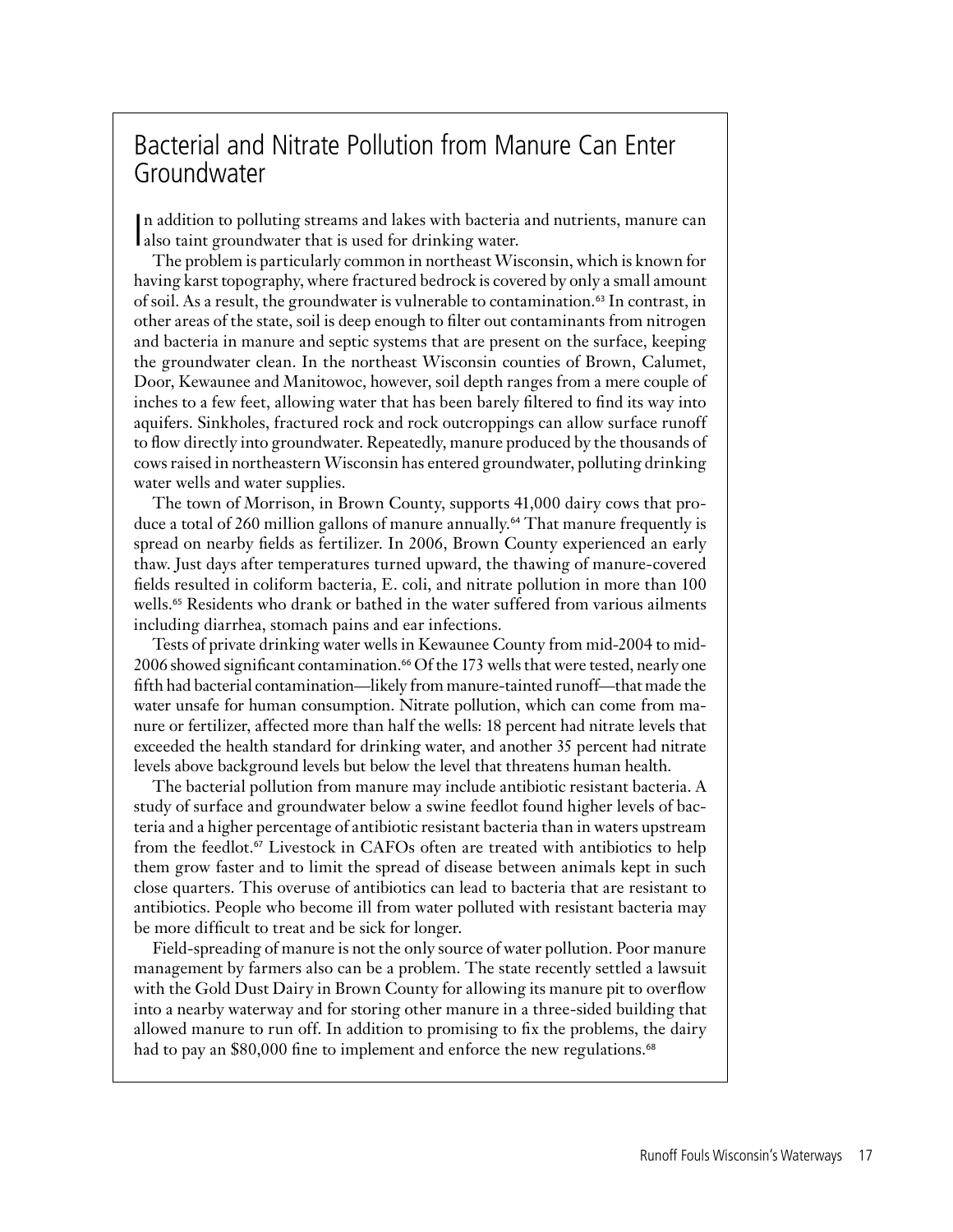# Policy Recommendations

E ffective action isneeded to reduce runoff pollution and restore Wisconsin's waterways to health.

In recent years, Wisconsin has taken several steps to limit runoff pollution. In 2002, Wisconsin passed a law to reduce pollution from stormwater. The law requires municipalities to reduce the volume of total suspended solids in their stormwater runoff by 20 percent by 2008 and by 40 percent by 2013.69 That legislation also required improved pollution control from construction sites and farms. Farmers were required to reduce manure runoff if the state subsidized 70 percent of the cost of improvements to contain pollution. More recently, the state adopted a ban on phosphorus in lawn and golf course fertilizer, which should lower the amount of nutrients getting into waterways.

Despite this progress in recent years, too much pollution still makes its way into Wisconsin's lakes, rivers and streams, leading to massive algae blooms, limiting aquatic biodiversity, and causing other problems. New sources of pollution threaten the state's waters, as the number of factory farms in Wisconsin has tripled in the last decade and new development continues to add impervious surfaces.<sup>70</sup>

Wisconsin needs strong action to curb runoff pollution into lakes, rivers, streams and aquifers, preserving clean drinking water supplies, protecting favorite swimming and boating sites, and sustaining healthy fish and wildlife populations.

In 2011, the state adopted a set of rules to better protect waterways. The rules include:

A science-based phosphorus standard for soils. If a field already has enough phosphorus to support healthy crop growth, any additional phosphorus that is applied to the field in the form of manure or fertilizer is likely to run off into nearby waters. If a farmer chooses to meet a crop's need for nitrogen by applying manure, the field will likely receive excessive levels of phosphorus. To comply with a phosphorus standard, farmers will need to perform a simple soil test before applying more phosphorus.

Soil testing is important because even if a farmer is being careful about how and when manure is applied to fields,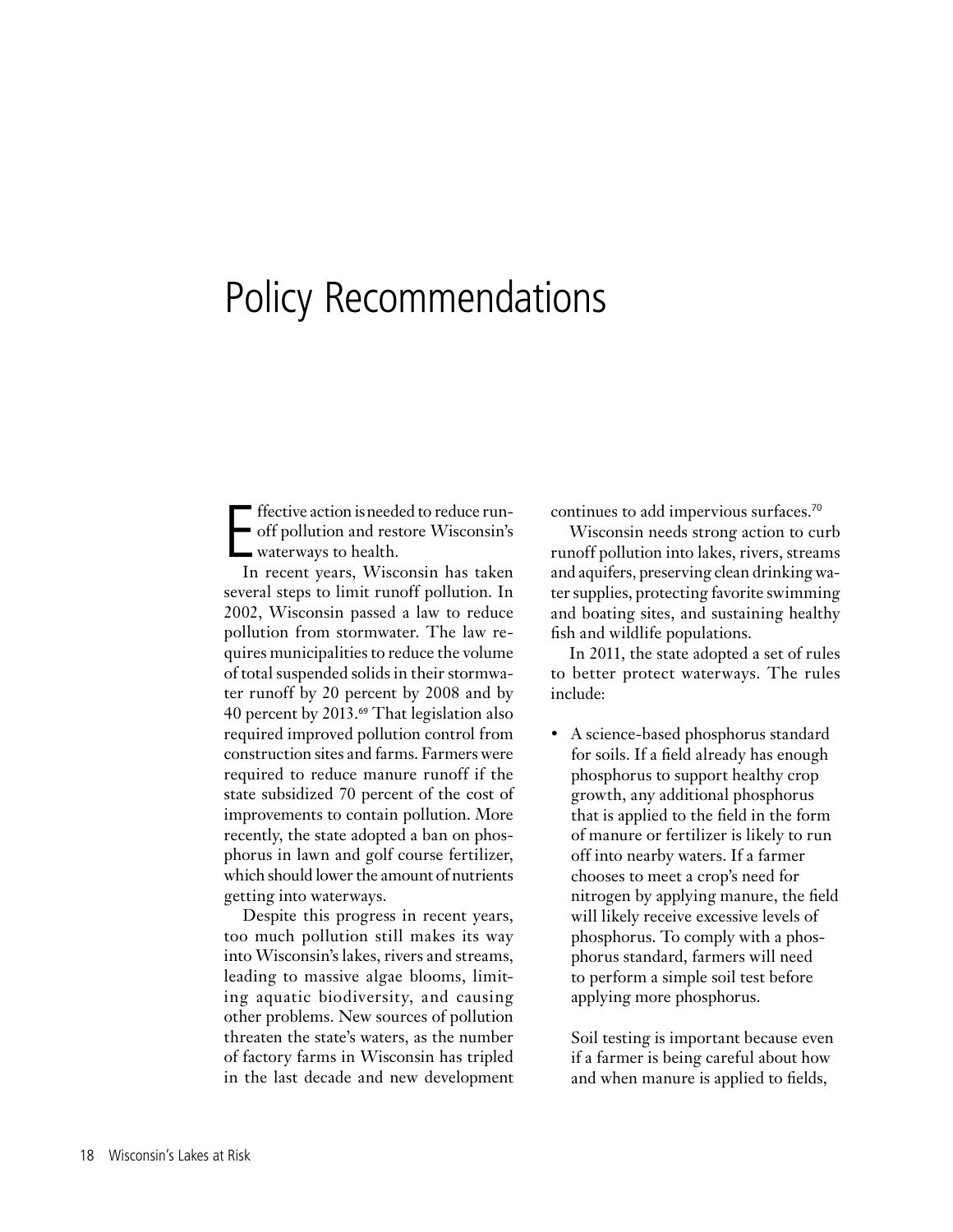it is still possible to inadvertently apply excessive amounts of manure. Manure contains a set ratio of nitrogen to phosphorus. If a farmer applies manure as fertilizer based on how much nitrogen the crop needs, the field may be supersaturated with phosphorus. For example, an acre of alfalfa may need 200 pounds of nitrogen to flourish, but just 40 pounds of phosphorus.<sup>71</sup> Yet if the farmer applies enough manure from a dairy lagoon to meet the crop's nitrogen need, the soil will contain far too much phosphorus. Manure from a dairy lagoon can contain 80 pounds of phosphorus for every 100 pounds of nitrogen, or 120 pounds more than a field of alfalfa needs. The excess phosphorus can be carried off the field and into nearby waterways through erosion of phosphorus-heavy soil or if it is dissolved by rainwater.

- Better control of runoff pollution from sources draining into impaired waterways.
- Buffers between streams and the plowed areas of fields. Untilled areas of grass and trees can help slow the runoff of water from a cultivated field, allowing sediments and pollutants to be filtered out. The roots of these established plants also help to stabilize stream banks and reduce pollution from erosion. A wider buffer provides greater protection, as well as better habitat for wildlife.
- • Limits on runoff from feedlots, milk houses and other sources.
- Stronger limits on the acceptable amount of sediment pollution from construction sites.
- More protection for high-quality



*Manure running off a field. In the winter months, frozen soil cannot absorb the waste, and melting snow carries it into streams in the spring.* Credit: WI DNR.

wetlands by requiring 75-foot-wide vegetative buffers between construction areas and vulnerable areas.

While these rules are a strong step for Wisconsin, there is more the state can do to protect Wisconsin's valuable lakes, rivers and streams, including strong implementation of these new rules and adopting additional protections. Wisconsin should:

- • **Provide adequate resources for state and county agencies** to implement and enforce the new regulations.
- **Increase funding for capital improvements.** The state's runoff pollution regulations promise that the state will pay 70 percent of the cost of capital improvements needed by farmers to cut runoff pollution. Though the state has provided significant funding in recent years for upgrades, many opportunities for reducing pollution remain. Increased funding to upgrade agricultural and municipal pollution control systems would help reduce the flow of nutrients into Wisconsin's waterways.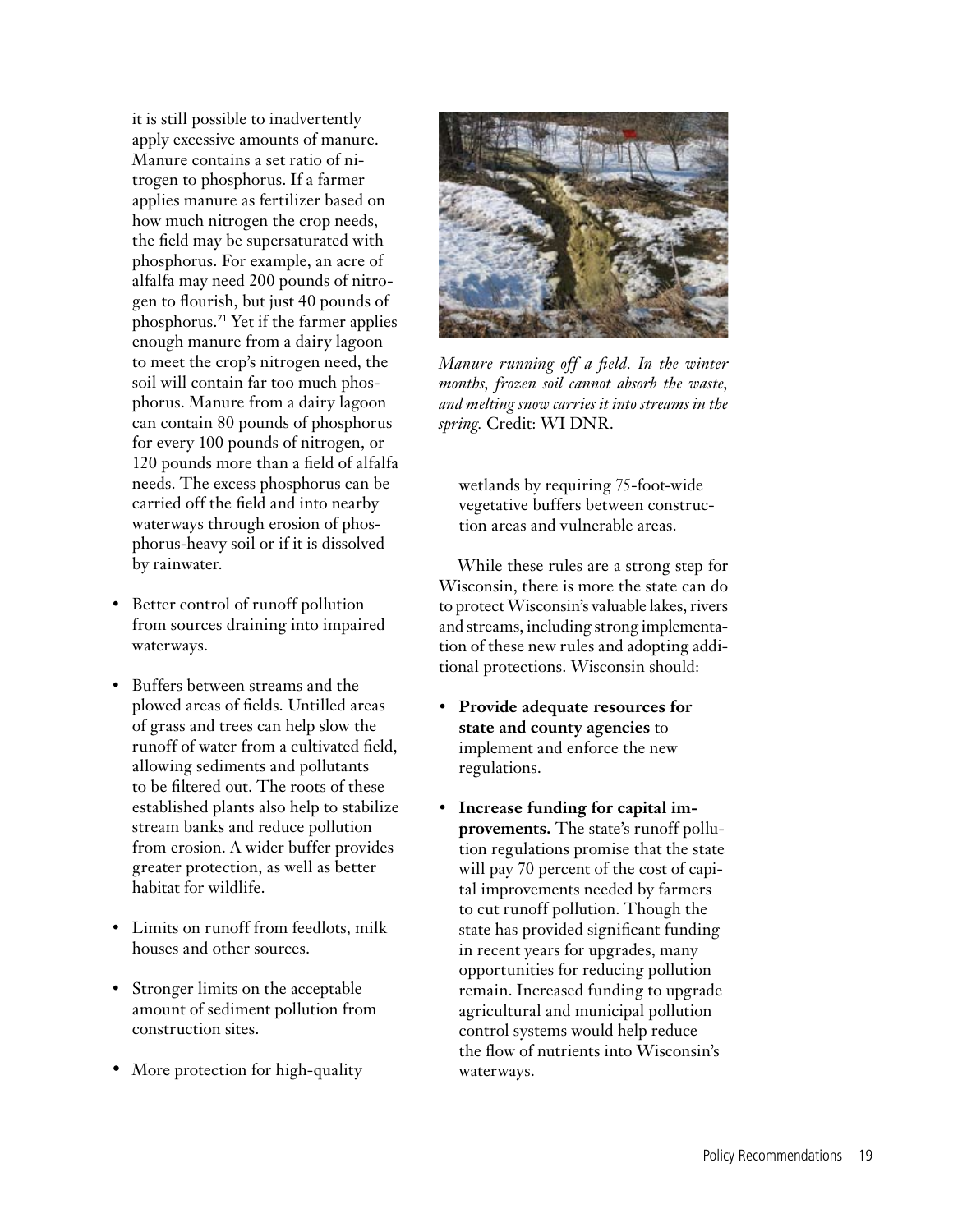• **Minimize urban and suburban runoff.** At new development locations, careful site design can help the built environment function more like the natural environment. This means including more vegetation (particularly native plants), using absorbent surfaces, and designing landscaping to slow the flow of water, allowing it to soak into the ground. Existing urban and suburban areas can be remodeled with rain gardens and a reduction in impervious surfaces, such as with more green space or the use of permeable pavement. Landscaping that allows greater absorption of precipitation often has the added benefit of creating more space for recreation and enhancing the appearance of

urban areas. On a broader scale, smart growth practices reduce the area of impact and protect critical parts of the ecosystem by using strategic open spaces, infill development, town center redevelopment, and clustered, higherdensity design to minimize runoff in the aggregate.

• **Address other sources of water pollution.** Municipalities should further reduce the amount of suspended solids in stormwater runoff. Under Wisconsin's 2002 law, municipalities have cut suspended solids by 20 percent compared to 2004 levels. They must continue to invest in upgrades so that by 2013, suspended solids are reduced by 40 percent compared to 2004 levels.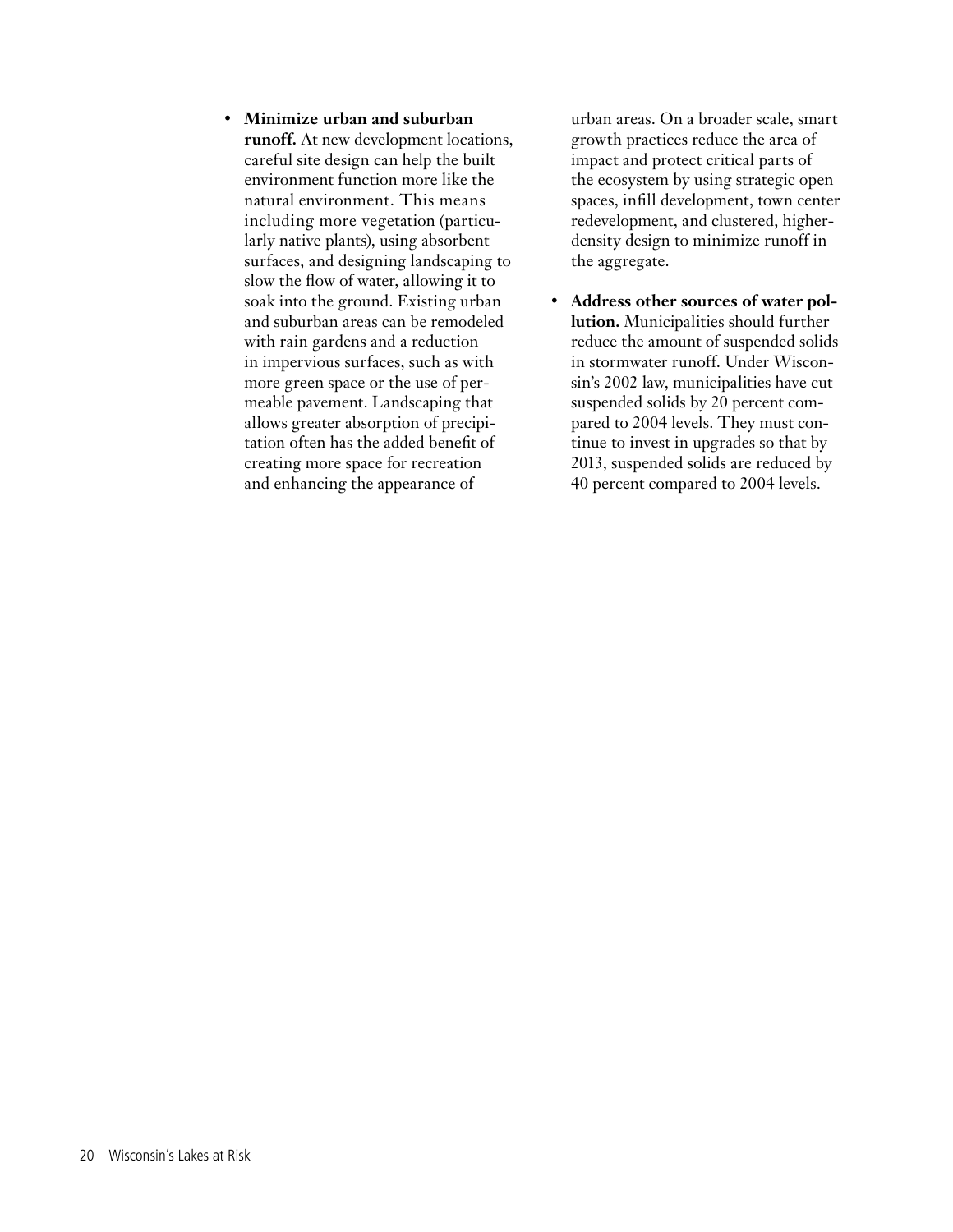# Appendices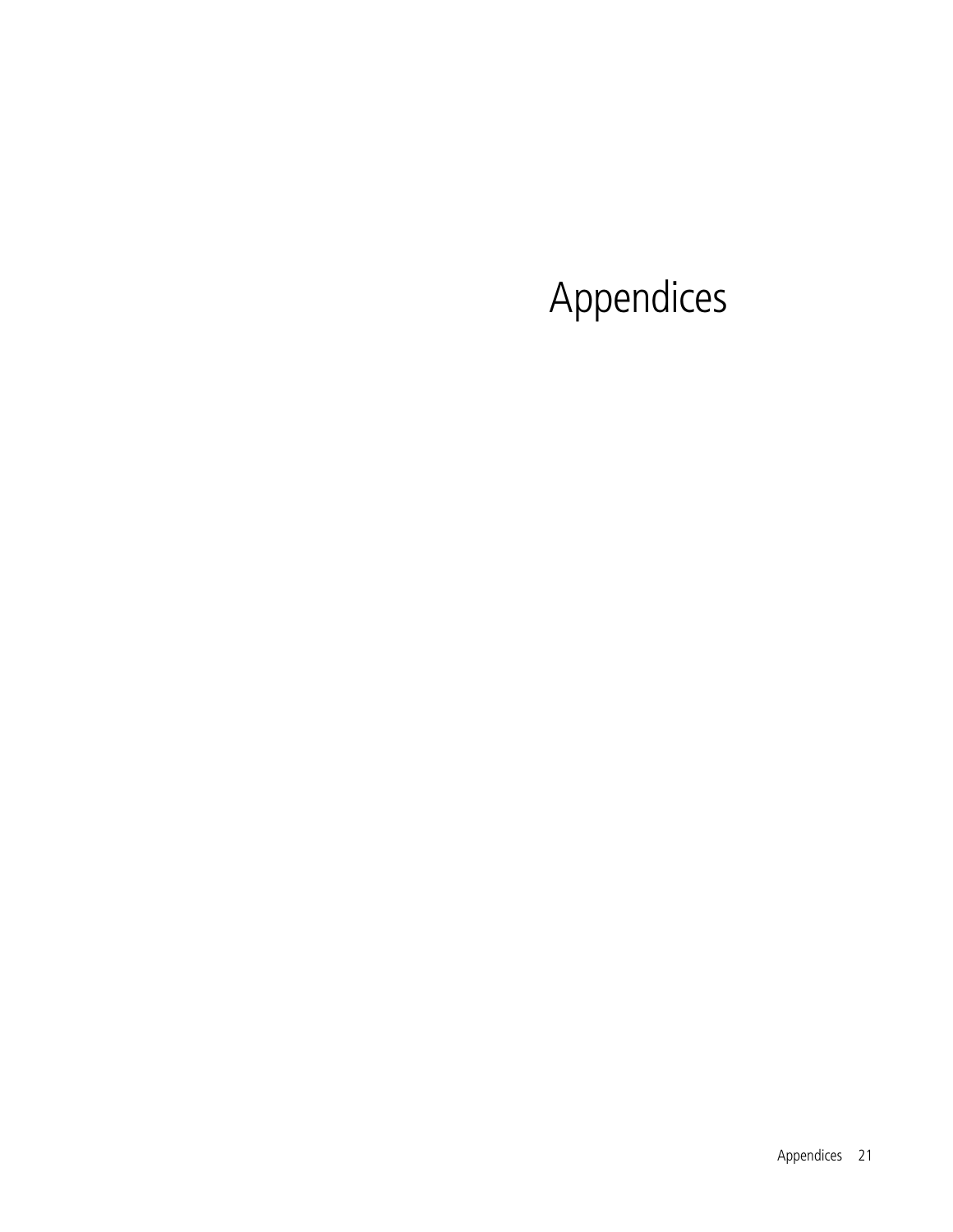# Appendix A. Permitted CAFOs by County

| County            | <b>Beef</b>    | <b>Chickens</b> | <b>Dairy</b>   | Swine       | <b>Turkeys</b> | Total*         |
|-------------------|----------------|-----------------|----------------|-------------|----------------|----------------|
| Adams             | 0              | 0               | 1              | $\mathbf 0$ | 0              | 1              |
| <b>Barron</b>     | 0              | 0               | 5              | $\pmb{0}$   | 1              | 6              |
| Brown             | $\mathbf{1}$   | $\mathbf 0$     | 16             | $\pmb{0}$   | $\mathbf 0$    | 17             |
| <b>Buffalo</b>    | $\mathbf 0$    | $\mathbf 0$     | 3              | $\pmb{0}$   | $\mathbf 0$    | 3              |
| Calumet           | $\mathbf 0$    | 0               | 5              | 0           | 0              | 5              |
| Chippewa          | $\mathbf 0$    | 0               | 1              | 1           | $\mathbf 0$    | $\overline{2}$ |
| Clark             | 0              | 0               | 6              | $\pmb{0}$   | 0              | 6              |
| Columbia          | 1              | 1               | 1              | $\mathbf 0$ | 0              | 3              |
| Crawford          | 0              | 0               | 0              | 0           | 0              | $\pmb{0}$      |
| Dane              | $\overline{2}$ | 1               | 4              | $\pmb{0}$   | 0              | $\overline{7}$ |
| Dodge             | 1              | 0               | 3              | $\pmb{0}$   | 0              | 4              |
| Door              | 0              | 0               | 1              | $\pmb{0}$   | $\mathbf 0$    | 1              |
| Dunn              | $\mathbf 0$    | 0               | 3              | $\pmb{0}$   | 0              | 3              |
| Fond Du Lac       | 0              | $\pmb{0}$       | 12             | $\pmb{0}$   | $\mathbf 0$    | 12             |
| Grant             | $\mathbf 0$    | 0               | 1              | 1           | 0              | 2              |
| Green             | $\mathbf 0$    | $\pmb{0}$       | 3              | $\pmb{0}$   | 0              | 3              |
| <b>Green Lake</b> | $\Omega$       | $\mathbf 0$     | $\overline{2}$ | $\mathbf 0$ | 0              | $\overline{2}$ |
| Jackson           | 0              | $\mathbf 0$     | 3              | 1           | 0              | 4              |
| Jefferson         | 1              | 4               | 4              | $\mathbf 0$ | 0              | 9              |
| Juneau            | $\pmb{0}$      | $\pmb{0}$       | 1              | $\pmb{0}$   | $\pmb{0}$      | 1              |
| Kewaunee          | 1              | 0               | 13             | $\pmb{0}$   | 0              | 14             |
| La Crosse         | $\mathbf 0$    | $\mathbf 0$     | $\pmb{0}$      | 1           | $\mathbf 0$    | 1              |
| Lafayette         | 0              | $\pmb{0}$       | 4              | $\pmb{0}$   | $\mathbf 0$    | 4              |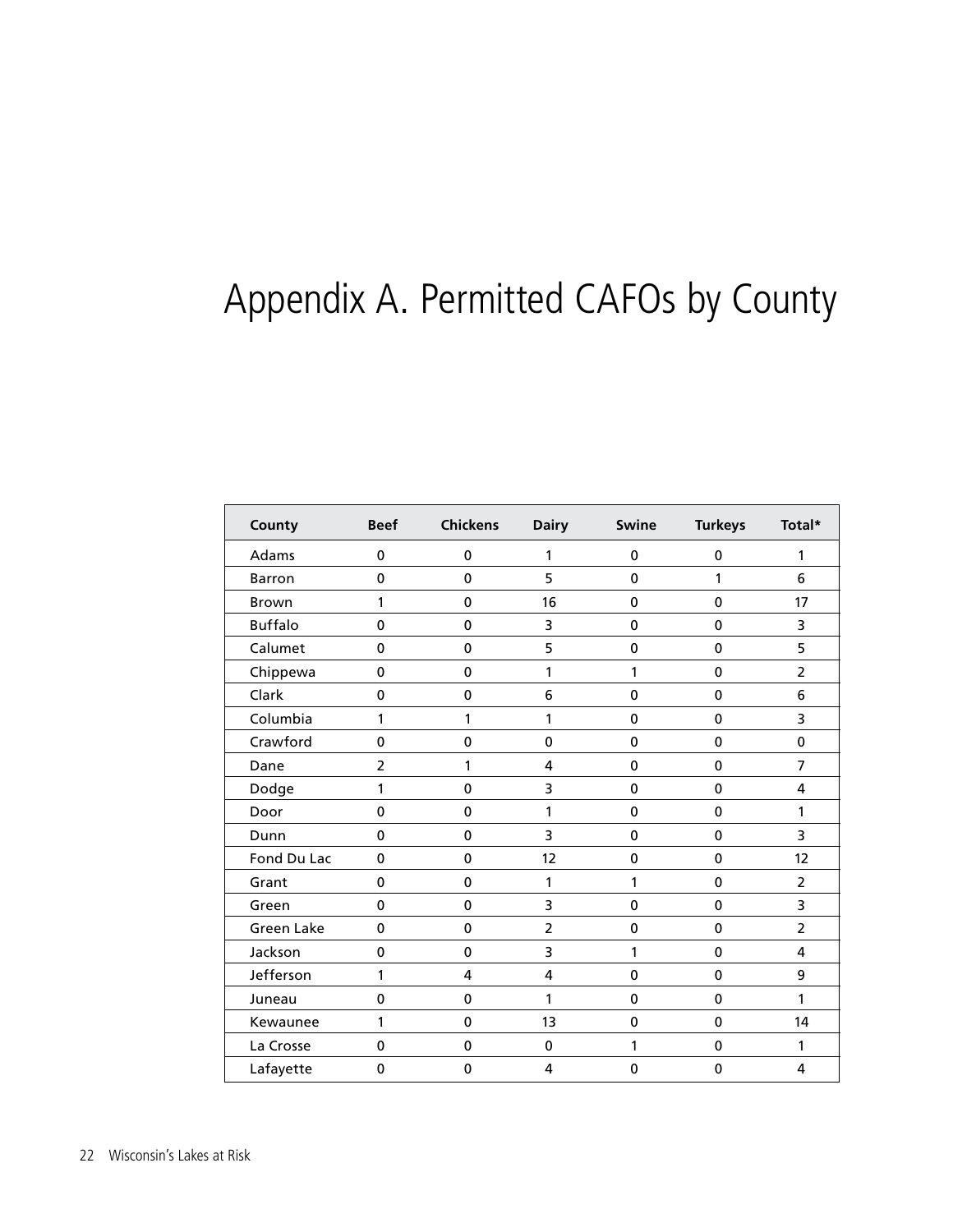| County       | <b>Beef</b> | <b>Chickens</b> | <b>Dairy</b>   | Swine          | <b>Turkeys</b> | Total*         |
|--------------|-------------|-----------------|----------------|----------------|----------------|----------------|
| Langlade     | 0           | 0               | 2              | 0              | 0              | 2              |
| Manitowoc    | $\mathbf 0$ | $\mathbf 0$     | 8              | $\mathbf 0$    | $\mathbf 0$    | 8              |
| Marathon     | 0           | $\mathbf 0$     | 9              | 0              | 0              | 9              |
| Marinette    | 0           | 0               | $\overline{c}$ | $\pmb{0}$      | $\pmb{0}$      | $\overline{2}$ |
| Marquette    | 0           | $\mathbf 0$     | 1              | $\mathbf 0$    | $\mathbf 0$    | 1              |
| Monroe       | 0           | 0               | 3              | 0              | 0              | 3              |
| Oconto       | 0           | 0               | 3              | 0              | 0              | 3              |
| Outagamie    | 0           | $\mathbf 0$     | 6              | $\mathbf 0$    | $\pmb{0}$      | 6              |
| Ozaukee      | $\pmb{0}$   | $\pmb{0}$       | 1              | $\pmb{0}$      | $\pmb{0}$      | $\mathbf{1}$   |
| Pepin        | $\mathbf 0$ | $\mathbf 0$     | 1              | $\mathbf 0$    | $\mathbf 0$    | 1              |
| Pierce       | 0           | $\pmb{0}$       | 3              | $\pmb{0}$      | $\pmb{0}$      | 3              |
| Polk         | $\mathbf 0$ | $\mathbf 0$     | 3              | $\mathbf 0$    | 1              | 4              |
| Portage      | 0           | 0               | 1              | 0              | 0              | 1              |
| Price        | 0           | 0               | 1              | 0              | 0              | 1              |
| Racine       | $\mathbf 0$ | $\mathbf 0$     | $\mathbf 0$    | $\mathbf 0$    | $\mathbf 0$    | $\mathbf 0$    |
| Richland     | $\mathbf 0$ | $\mathbf 0$     | $\mathbf{1}$   | 1              | 0              | $\overline{2}$ |
| Rock         | 0           | $\mathbf 0$     | 1              | $\mathbf{1}$   | 0              | 2              |
| Sauk         | 1           | 0               | $\pmb{0}$      | $\overline{2}$ | 0              | 3              |
| Sawyer       | 0           | $\pmb{0}$       | $\mathbf{1}$   | $\pmb{0}$      | $\pmb{0}$      | $\mathbf{1}$   |
| Shawano      | 0           | $\mathbf 0$     | 6              | $\mathbf 0$    | $\mathbf 0$    | 6              |
| Sheboygan    | 0           | $\mathbf 0$     | 5              | $\mathbf 0$    | $\pmb{0}$      | 5              |
| St. Croix    | 1           | $\mathbf 0$     | 3              | $\mathbf 0$    | 0              | 4              |
| Trempealeau  | $\pmb{0}$   | 0               | 3              | $\mathbf 0$    | $\mathbf 0$    | 3              |
| Vernon       | 0           | $\pmb{0}$       | $\overline{a}$ | $\pmb{0}$      | $\pmb{0}$      | $\overline{2}$ |
| Walworth     | 0           | 1               | 1              | $\mathbf 0$    | $\mathbf 0$    | $\overline{2}$ |
| Washburn     | 0           | $\pmb{0}$       | 1              | $\pmb{0}$      | $\pmb{0}$      | 1              |
| Washington   | 0           | 1               | 1              | $\mathbf 0$    | 0              | 2              |
| Waukesha     | $\pmb{0}$   | 1               | $\pmb{0}$      | $\mathbf 0$    | $\pmb{0}$      | 1              |
| Waupaca      | $\pmb{0}$   | $\mathbf 0$     | $\overline{2}$ | $\pmb{0}$      | $\pmb{0}$      | $\overline{2}$ |
| Winnebago    | 0           | $\pmb{0}$       | 3              | $\pmb{0}$      | $\mathbf 0$    | 3              |
| Wood         | $\pmb{0}$   | $\pmb{0}$       | 1              | $\pmb{0}$      | $\pmb{0}$      | 1              |
| <b>Total</b> | 9           | 9               | 167            | 8              | $\mathbf{2}$   | 195            |

\* Note: Operations with more than one type of animal can show up multiple times. Source: Wisconsin Department of Natural Resources, *WDNR Runoff Management: CAFO Permittees*, downloaded from http://dnr.wi.gov/runoff/agriculture/cafo/permits/cafo\_sum. asp, 28 June 2010.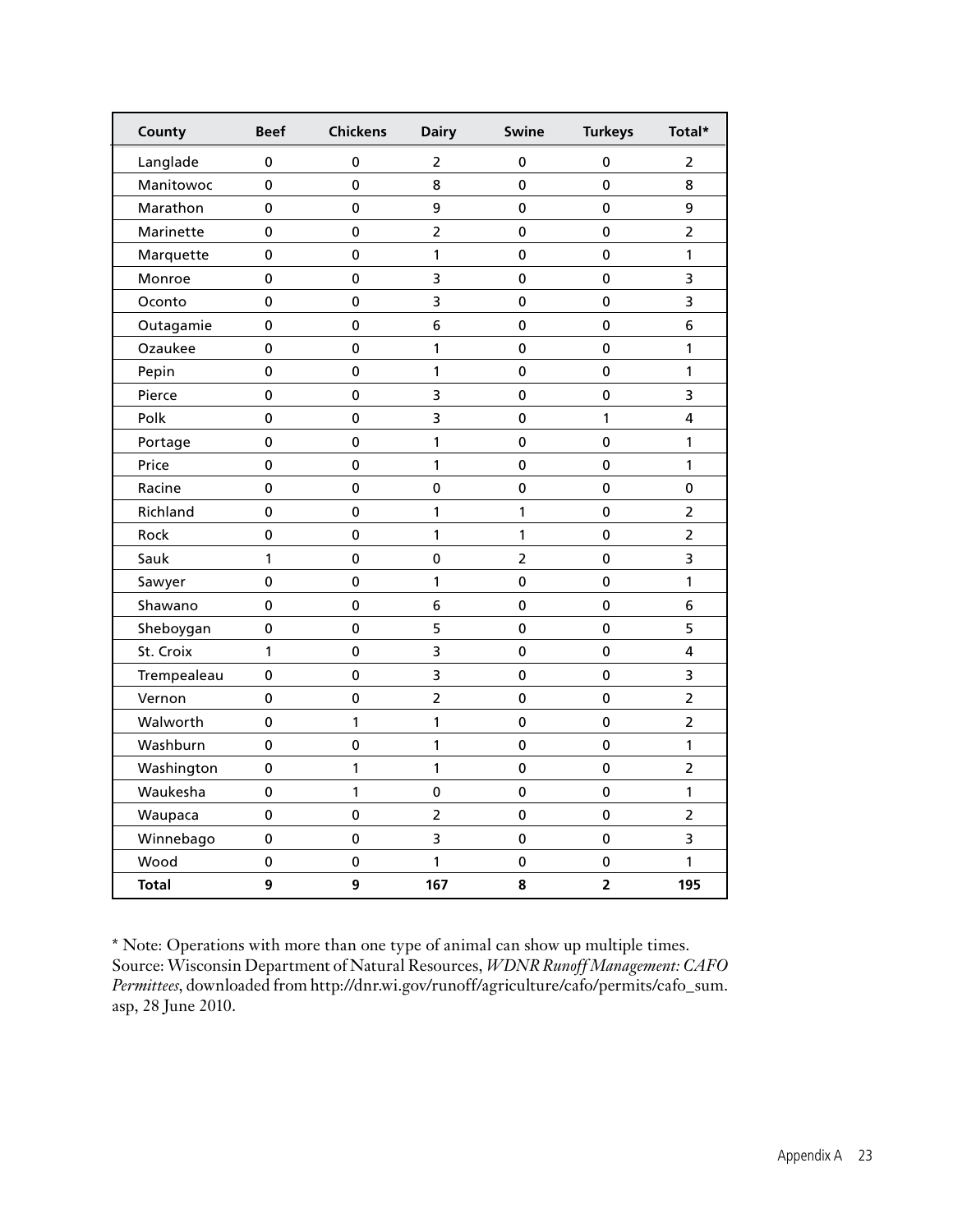### Appendix B. Waters Polluted by Runoff from Livestock Operations

Most of the impaired waters in Wisconsin are polluted by multiple sources. The table below highlights livestock-related pollution only.

| <b>Waterbody Name</b>               | County               | <b>Runoff-Related Pollutants</b> |
|-------------------------------------|----------------------|----------------------------------|
| Apple Creek                         | Brown, Outagamie     | Phosphorus, Sediment             |
|                                     |                      |                                  |
| Ashwaubenon Creek                   | Brown                | Phosphorus, Sediment             |
| <b>Babb Creek</b>                   | Sauk                 | Sediment                         |
| <b>Bacon Branch</b>                 | Grant                | Sediment                         |
| <b>Beaver Dam River</b>             | Dodge                | Phosphorus, Sediment             |
| <b>Becky Creek</b>                  | Rusk                 | E. coli, Sediment                |
| <b>Black River</b>                  | Clark                | unknown                          |
| (Hwy H To Rock Creek)               |                      |                                  |
| <b>Blue River</b>                   | lowa                 | Sediment                         |
| <b>Bower Creek</b>                  | Brown                | Phosphorus, Sediment             |
| <b>Buell Valley Creek</b>           | <b>Buffalo</b>       | Sediment                         |
| Coon Creek                          | Dunn                 | Sediment                         |
| <b>Culver Branch</b>                | Grant                | Sediment                         |
| Dutchman Creek                      | Brown                | Phosphorus, Ammonia              |
| Dutchman Creek                      | Outagamie            | Phosphorus, Ammonia              |
| Eagle Creek                         | <b>Buffalo</b>       | Sediment                         |
| <b>East River</b>                   | Brown, Calumet       | Phosphorus, Sediment             |
|                                     |                      |                                  |
| <b>Finley Lake</b>                  | Chippewa             | Phosphorus, Sediment             |
| <b>Irish Valley Creek</b>           | <b>Buffalo</b>       | Sediment                         |
| Johnson Coulee Creek                | La Crosse            | Sediment                         |
| Johnson Creek                       | Jefferson            | Sediment                         |
| Joos Valley Creek                   | <b>Buffalo</b>       | Sediment                         |
| Little Lake Wissota                 | Chippewa             | Phosphorus, Sediment             |
| Long Coulee Creek                   | La Crosse            | Sediment                         |
| Louisburg Creek                     | Grant                | Sediment                         |
| Martin Branch                       | Grant                | Sediment                         |
| <b>Martinville Creek</b>            | Grant                | Sediment                         |
| Missouri Creek                      | Dunn                 | Sediment                         |
| Moon Bay                            | Chippewa             | Phosphorus                       |
| Neenah Slough                       | Winnebago            | Phosphorus                       |
| Neshonoc Lake                       | La Crosse            | Phosphorus, Sediment             |
| North Branch of Pike River          | Kenosha, Racine      | Sediment, unknown                |
| <b>North Creek</b>                  | Trempealeau          | Sediment                         |
| <b>Otter Creek</b>                  | Sheboygan            | E. coli                          |
| Pheasant Branch                     | Dane                 | Phosphorus, Sediment             |
| Prairie Lake                        | Barron               | <b>Phosphorus</b>                |
| <b>Printz Creek</b>                 | Monroe               | Sediment                         |
| <b>Red Cedar River</b>              | Dunn                 | Phosphorus                       |
|                                     |                      |                                  |
| <b>Roaring Creek</b>                | Jackson              | Sediment                         |
| <b>Rock River</b>                   | Rock                 | Phosphorus, Sediment             |
| Rogers Branch                       | Grant                | Phosphorus, Sediment             |
| Silver Lake                         | Manitowoc            | Phosphorus                       |
| <b>Steel Brook</b>                  | Jefferson            | Phosphorus, Sediment             |
|                                     |                      |                                  |
| <b>Stevens Creek</b>                | Rock                 | Sediment                         |
| <b>Tainter Lake</b>                 | Dunn                 | Phosphorus                       |
| <b>Tappen Coulee Creek</b>          | Trempealeau          | Sediment                         |
| <b>Trump Coulee Creek</b>           | Jackson, Trempealeau | Phosphorus, Sediment             |
| Willow River (140 Ave to 100th St.) | Saint Croix          | Phosphorus                       |
| Yahara River                        | Dane, Rock           | Phosphorus, Sediment             |
| Yeager Valley Creek                 | <b>Buffalo</b>       | Sediment                         |
|                                     |                      |                                  |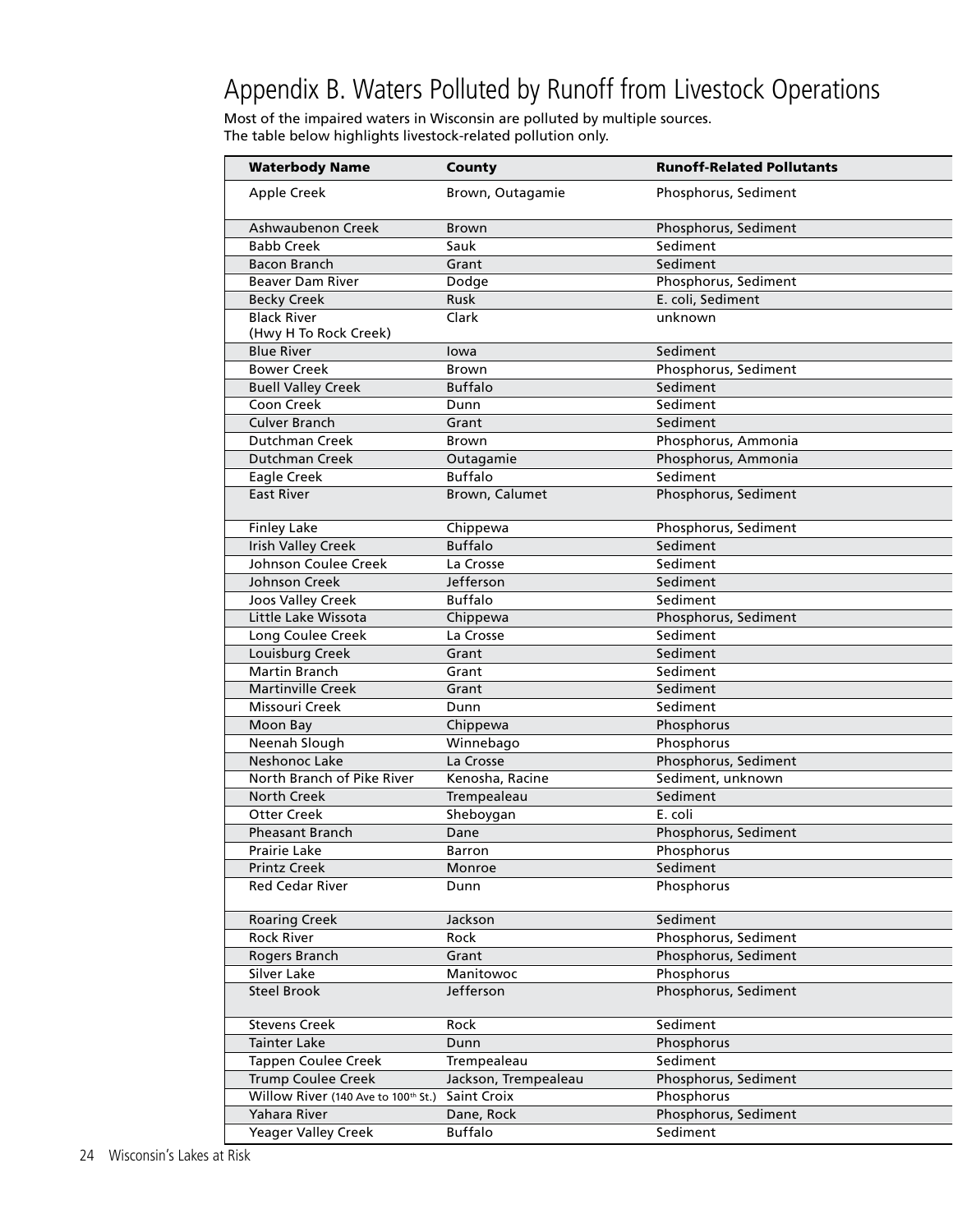| <b>Impact of Pollution</b>                                          | <b>Livestock-Related Sources of Pollution</b>                |
|---------------------------------------------------------------------|--------------------------------------------------------------|
| Low dissolved oxygen, Elevated water temperature,                   | Livestock grazing or feeding                                 |
| Degraded habitat                                                    |                                                              |
| Low dissolved oxygen, Degraded habitat                              | Livestock grazing or feeding                                 |
| Degraded habitat                                                    | Livestock grazing or feeding                                 |
| Degraded habitat                                                    | Livestock grazing or feeding                                 |
| Low dissolved oxygen, Degraded habitat                              | Permitted runoff from CAFOs                                  |
| Degraded habitat, Recreational restrictions                         | Livestock grazing or feeding, Dairy operations               |
| Low dissolved oxygen                                                | Dairy operations                                             |
| Degraded habitat                                                    | Livestock grazing or feeding                                 |
| Low dissolved oxygen, Degraded habitat                              | Livestock grazing or feeding                                 |
| Degraded habitat                                                    | Livestock grazing or feeding                                 |
| Elevated water temperature, Degraded habitat                        | Livestock grazing or feeding                                 |
| Degraded habitat                                                    | Livestock grazing or feeding                                 |
| Chronic aquatic toxicity, Low dissolved oxygen                      | Livestock grazing or feeding                                 |
| Chronic aquatic toxicity, Low dissolved oxygen                      | Livestock grazing or feeding                                 |
| Degraded habitat                                                    | Livestock grazing or feeding                                 |
| Chronic aquatic toxicity, Low dissolved oxygen,<br>Degraded habitat | Livestock grazing or feeding                                 |
| Eutrophication, Degraded habitat                                    | Livestock grazing or feeding                                 |
| Degraded habitat                                                    | Livestock grazing or feeding                                 |
| Degraded habitat                                                    | Livestock grazing or feeding                                 |
| Degraded habitat                                                    | Livestock grazing or feeding                                 |
| Degraded habitat                                                    | Livestock grazing or feeding                                 |
| Eutrophication                                                      | Livestock grazing or feeding                                 |
| Degraded habitat                                                    | Livestock grazing or feeding                                 |
| Degraded habitat                                                    | Livestock grazing or feeding                                 |
| Degraded habitat                                                    | Livestock grazing or feeding                                 |
| Degraded habitat                                                    | Livestock grazing or feeding                                 |
| Degraded habitat                                                    | Livestock grazing or feeding                                 |
| Eutrophication                                                      | Livestock grazing or feeding                                 |
| Low dissolved oxygen                                                | Livestock grazing or feeding                                 |
| Eutrophication                                                      | Permitted runoff from CAFOs                                  |
| Chronic aquatic toxicity, degraded habitat                          | Dairy operations                                             |
| Degraded habitat                                                    | Livestock grazing or feeding                                 |
| <b>Recreational restrictions</b>                                    | Permitted runoff from CAFOs                                  |
| Low dissolved oxygen, Degraded habitat                              | Livestock grazing or feeding                                 |
| Degraded habitat                                                    | Permitted runoff from CAFOs                                  |
| Degraded habitat                                                    | Livestock grazing or feeding                                 |
| Eutrophication                                                      | Permitted runoff from CAFOs,<br>Livestock grazing or feeding |
| Degraded habitat                                                    | Livestock grazing or feeding                                 |
| Low dissolved oxygen, Degraded habitat                              | Livestock grazing or feeding                                 |
| Low dissolved oxygen, Degraded habitat                              | Livestock grazing or feeding                                 |
| Fish kills                                                          | Livestock grazing or feeding                                 |
| Low dissolved oxygen, Elevated water temperature,                   | Livestock grazing or feeding<br>Degraded habitat             |
| Degraded habitat                                                    | Livestock grazing or feeding                                 |
| Eutrophication                                                      | Permitted runoff from CAFOs                                  |
| Elevated water temperature                                          | Livestock grazing or feeding                                 |
| Low dissolved oxygen, Degraded habitat                              | Livestock grazing or feeding                                 |
| Low dissolved oxygen                                                | Livestock grazing or feeding                                 |
| Low dissolved oxygen, Degraded habitat                              | Livestock grazing or feeding                                 |
| Degraded habitat                                                    | Livestock grazing or feeding                                 |

Source: *2010 Impaired Waters List with Sources* (spreadsheet), provided by Matt Rehwald, Wisconsin Department of Natural Resources, personal communication, 19 July 2010.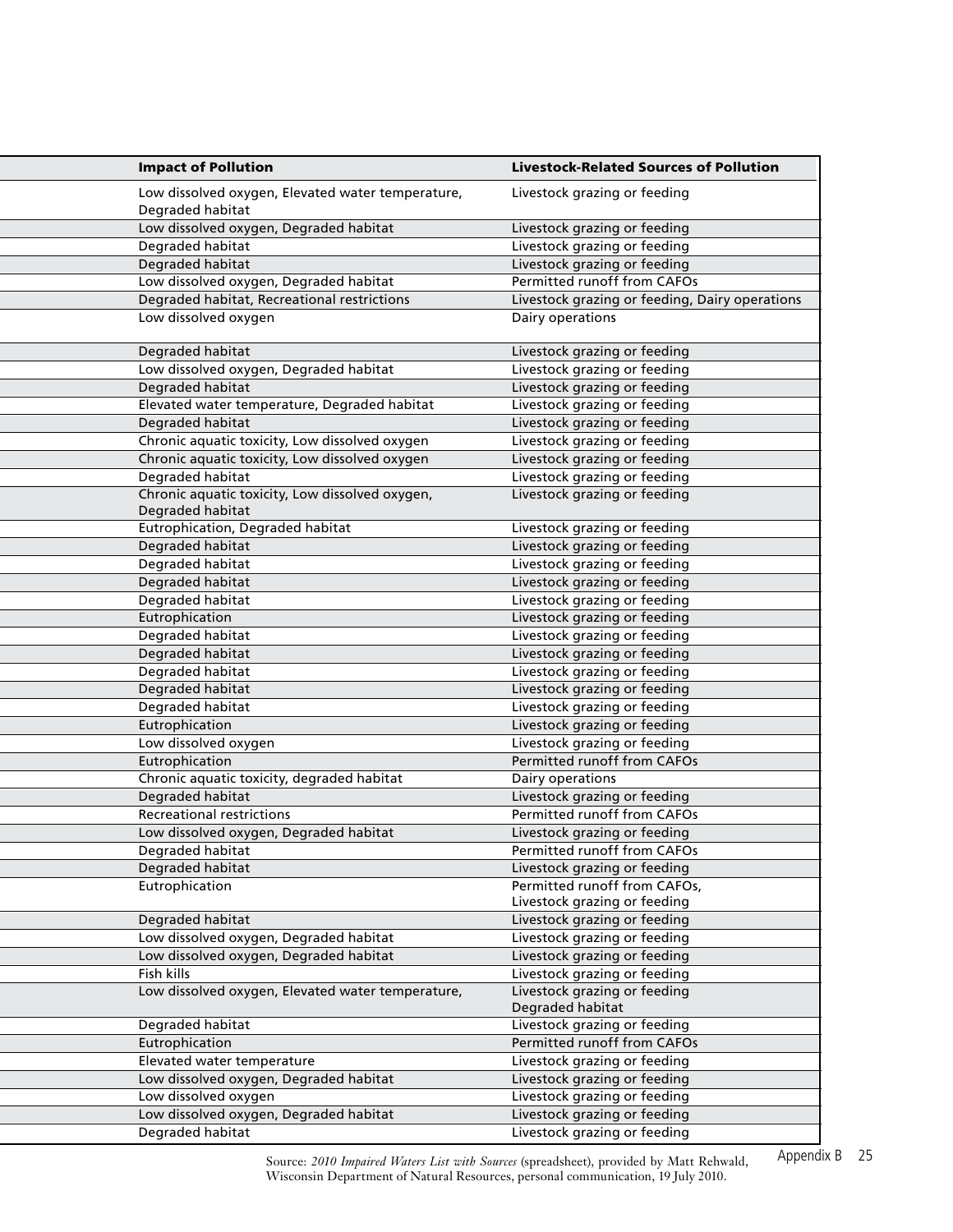## **Notes**

1 Associated Press, *Stinky Blue-Green Algae Blamed for Dog Deaths,* 27 September 2009.

2 University of Wisconsin Extension Service, *The Red Cedar River Watershed*, downloaded from http://basineducation. uwex.edu/lowerchip/redcedar/index.html, 24 June 2010.

3 LeAnn Ralph, "Lightening the Load: Phosphorus Reductions in Red Cedar Watershed Would Improve Water Quality of Local Lakes," *The Dunn County News*, 14 May 2007.

4 See note 1.

5 Wisconsin Department of Natural Resources, *Tainter/Menomin Lakes TMDL*, February 2010.

6 Wisconsin Department of Natural Resources, *2010 Wisconsin Water Quality Report to Congress*, 30 March 2010.

7 Ibid.

8 University of Missouri Extension, *Managing Manure Phosphorus to Protect Water Quality*, downloaded from http://extension. missouri.edu/publications/DisplayPub. aspx?P=G9182, 18 May 2010.

9 Wisconsin Department of Natural Resources, *Frequently Asked Questions:* 

*Concentrated Animal Feeding Operations*, downloaded from http://dnr.wi.gov/runoff/ ag/faq\_cafo.htm#q1, 11 May 2010.

10 Wisconsin Department of Natural Resources, *Farms With Water Pollution Permits*, downloaded from http://dnr.wi.gov/ runoff/pdf/ag/cafo/cafograph\_wpp.pdf, 11 May 2010.

11 Wisconsin Department of Natural Resources, *Wisconsin CAFO Permittees* (spreadsheet), downloaded from http://dnr. wi.gov/runoff/ag/permits.htm, 18 May 2010.

12 Wisconsin Department of Natural Resources, *Wisconsin's Largest Farms and Manure Management*, downloaded from http://dnr.wi.gov/runoff/ag/permits.htm, 9 July 2010.

13 Wisconsin Department of Natural Resources, *Statistics on Wisconsin Concentrated Animal Feeding Operations (CAFOs)*, downloaded from http://dnr.wi.gov/runoff/ ag/stats.htm, 11 May 2010.

14 U.S. Department of Agriculture, *2007 Census of Agriculture*, December 2009; and U.S. Department of Agriculture, *1997 Census of Agriculture*, no date.

15 Ibid.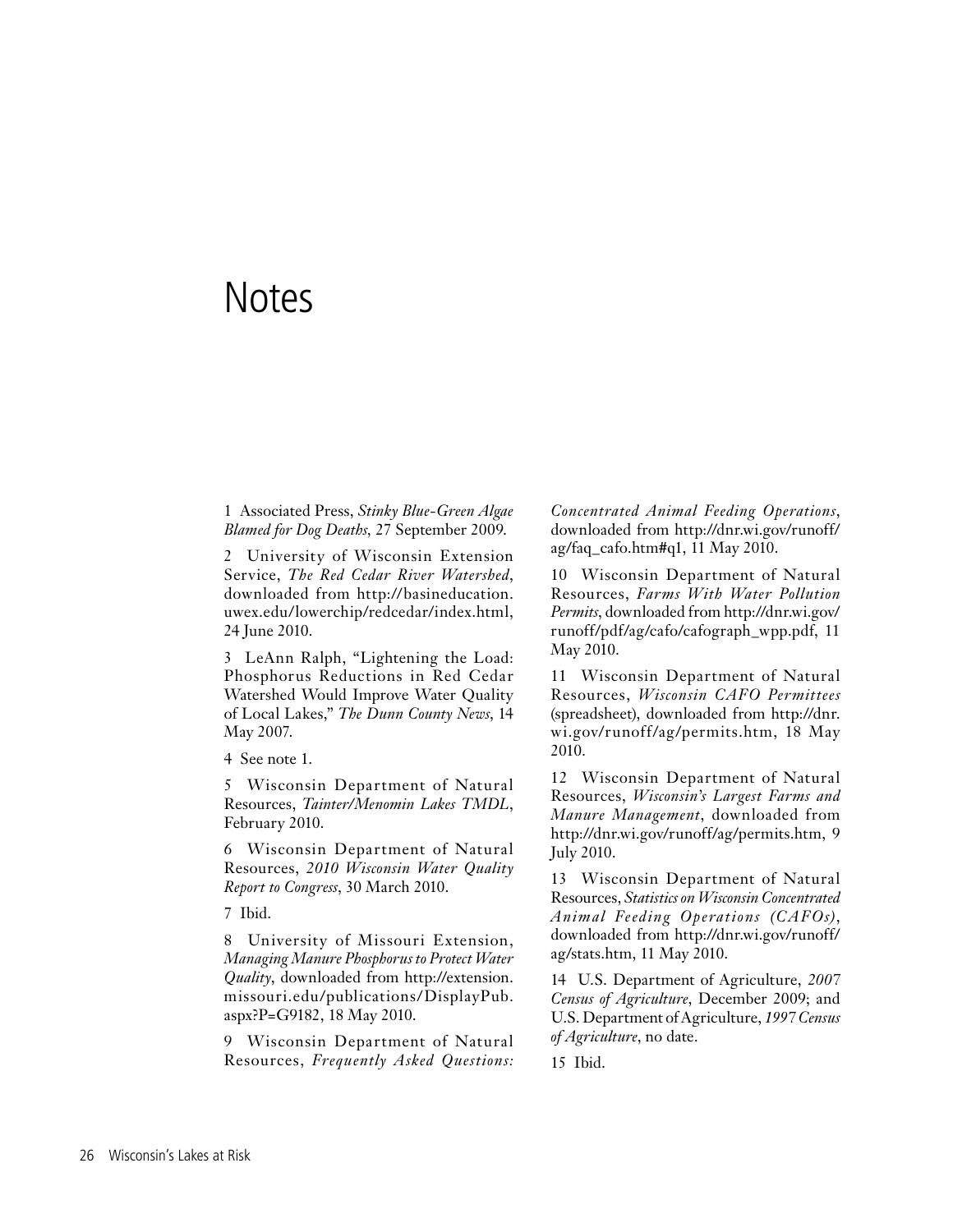16 Wisconsin Department of Natural Resources, *Manure Runoff Media Kit*, downloaded from dnr.wi.gov/news/mediakits/ mk\_manure\_runoff.asp, 6 May 2010.

17 *2010 Impaired Waters List with Sources* (spreadsheet), provided by Matt Rehwald, Wisconsin Department of Natural Resources, personal communication, 19 July 2010.

18 Wisconsin Department of Natural Resources, *Construction Site Erosion Control and Stormwater Management*, downloaded from http://dnr.wi.gov/runoff/stormwater/ const.htm, 18 May 2010.

19 University of Wisconsin-Extension, *Polluted Urban Runoff: A Source of Concern*, downloaded from www.epa.gov/nps/toolbox/ other/wiexurbanrunoff.pdf, 19 July 2010.

20 303(d) list included with Wisconsin Department of Natural Resources, *2010 Wisconsin Water Quality Report to Congress*, 30 March 2010.

21 United State Department of Agriculture, Natural Resources Conservation Service, *Summary Report: 2007 Natural Resources Inventory*, December 2009.

22 169,000 acres is equal to 264 square miles. Milwaukee is 96 square miles, Madison is 68 square miles, and Green Bay is 43 square miles, for a total of 207 square miles. U.S. Census Bureau, *State and County Quickfacts*, downloaded from http://quickfacts.census. gov/qfd/index.html, 24 June 2010.

23 See note 21.

24 Elizabeth Brabec, Stacey Schulte and Paul Richards, University of Michigan, "Impervious Surfaces and Water Quality: A Review of Current Literature and Its Implications for Watershed Planning," *Journal of Planning Literature* 16, 499-514, 2002; The Center for Watershed Protection, *Site Planning for Urban Stream Protection: Chapter 2, The Importance of Imperviousness*, downloaded from www.cwp.org on 4 Feb. 2003; Travis Madsen, Douglas O'Malley and Dena Mottola, NJPIRG Law & Policy Center, *Rivers in Danger: The Impact of Development on Water Quality in New Jersey,*  April 2003.

25 Wisconsin Department of Natural Resources, *Impervious Surface Area Standards*, 22 May 2000.

26 See note 19.

27 UW-Extension and Wisconsin Department of Natural Resources, *Total Suspended Solids: the Hows and Whys of Controlling Runoff Pollution*, 2009.

28 Erika Jensen and Sandra McLellen, "Beach Closings: Science Versus Public Perception," *actionbioscience.org*, April 2005.

29 University of Wisconsin Sea Grant Institute and Water Resources Institute, *Wisconsin's Water Library: Wisconsin Water Facts*, downloaded from http://aqua.wisc. edu/waterlibrary/Default.aspx?tabid=74, 11 May 2010.

30 Ibid.

31 See note 8.

32 University of Wisconsin Extension, *The Red Cedar River Watershed, The Issue of Phosphorus*, downloaded from http:// basineducation.uwex.edu /lowerchip/ redcedar/phosphorous/sources.html, 23 June 2010.

33 See note 6.

34 Wisconsin Department of Natural Resources, *Blue Green Algae in Wisconsin Waters, Frequently A sked Ques tions*, downloaded from http://dnr.wi.gov/lakes/ bluegreenalgae/, 13 May 2010.

35 Sandy Cullen, "Mendota Swim Sickens Woman, Blue-Green Algae Believed Responsible," *Wisconsin State Journal*, 23 July 2008.

36 Charlie A. Peters, et al., U.S. Geological Survey, Water Quality in the Western Lake Michigan Drainages, Wisconsin and Michigan, 1992-1995, USGS Circular 1156, 11 June 1998.

37 See note 6.

38 21.6 miles: Dave Marshall, et al., for Dane County Land and Water Resources Department, *Aquatic Plant Management Plan, Lake Mendota, Lower Rock River Basin, Dane County, Wisconsin*, January 2007.